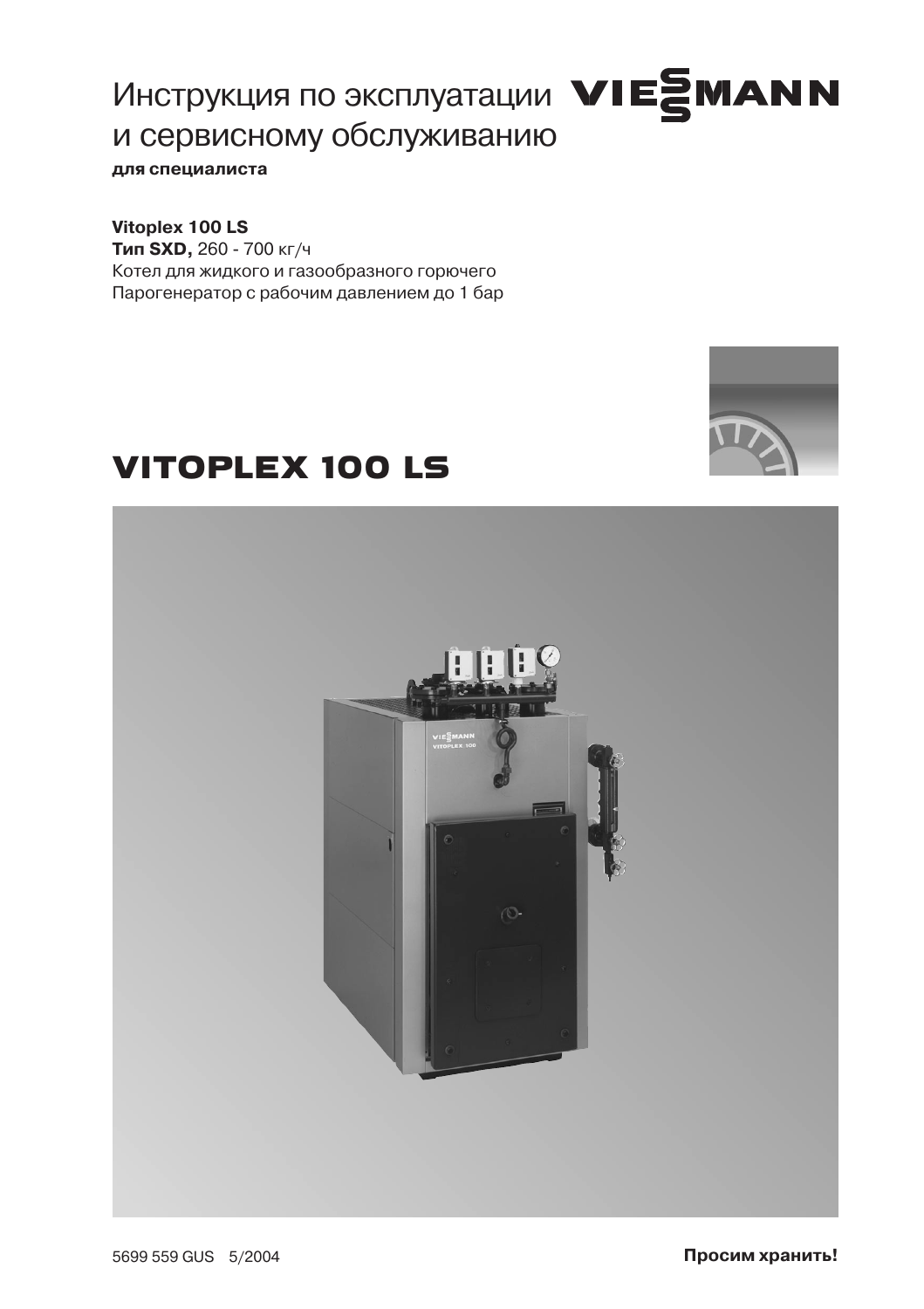# Указания по технике безопасности



Во избежание опасностей, физического и материального ущерба просим строго придерживаться данных указаний по технике безопасности.

#### При обнаружении запаха газа

- Не курить! Принять меры к недопущению открытого огня и искрообразования (например, не включать и не выключать свет и электроприборы)
- Открыть двери и окна
- Закрыть запорный газовый кран
- Покинув здание, сообщить в фирму по отопительной технике или монтажную организацию, работающую на договорных началах
- Соблюлать правила техники безопасности, установленные газоснабжающей организацией (см. газовый счетчик) и специализированной фирмой по отопительной технике (см. протокол ввода в эксплуатацию или инструктажа).

#### При опасности

- Выключить аварийный выключатель (за пределами места установки), но не при запахе газа.
- Закрыть запорные вентили в линиях подачи топлива.
- Для тушения пожара использовать соответствующий огнетушитель.

#### Работы на приборе

Монтаж, первичный ввод в эксплуатацию. осмотр, техническое обслуживание и ремонт должны выполняться уполномоченным квалифицированным персоналом (фирмой по отопительной технике или монтажной организацией, работающей на договорных началах).

Перед проведением работ на приборе/ котельной установке их необходимо обесточить (например, вывернув отдельный предохранитель или выключив главный выключатель) и принять меры по предотвращению их повторного включения.

При использовании в качестве топлива газа закрыть запорный газовый кран и предохранить его от случайного открытия

#### Монтаж дополнительных компонентов

Монтаж дополнительных компонентов, которые не были испытаны с устройством. может отрицательно повлиять на функционирование установки.

Гарантия и ответственность не распространяются на повреждения, вызванные несоблюдением этого указания.

#### Требования к помешению для установки

- Воздух не должен быть загрязнен галогенированными углеводородами (содержатся, например, в аэрозолях. красках, растворителях и чистящих средствах).
- Не должно быть сильного запыления.
- Не допускается длительная высокая влажность воздуха.
- Должна быть предусмотрена защита от замерзания.
- Обеспечить хорошую приточную вентиляцию и не закрывать отверстия для приточного воздуха.

#### Работы по монтажу газовой линии

должны выполняться только слесарем. получившим допуск от ответственной газоснабжающей организации. Выполнить работы по вводу в эксплуатацию газовой установки, предписанные TRGI!

#### Ремонтные работы

на компонентах, выполняющих защитную функцию, не допускаются. При замене использовать соответствующие оригинальные детали фирмы Viessmann или равноценные детали, разрешенные к применению фирмой .<br>Viessmann.

#### Первичный ввод в эксплуатацию

Первичный ввод установки в эксплуатацию должен проводиться ее изготовителем или уполномоченным им специалистом с записью результатов измерения в протокол.

#### Инструктаж пользователя установки

Изготовитель установки должен передать пользователю установки инструкцию по эксплуатации и проинструктировать его по вопросам эксплуатации.

#### ∧ Указание по технике безопасности!

Так выделяется информация, учет которой важен для обеспечения безопасности людей и сохранности материальных ценностей.

Этим знаком выделяется информация, учет которой важен для обеспечения сохранности материальных ценностей.

5699 559 GUS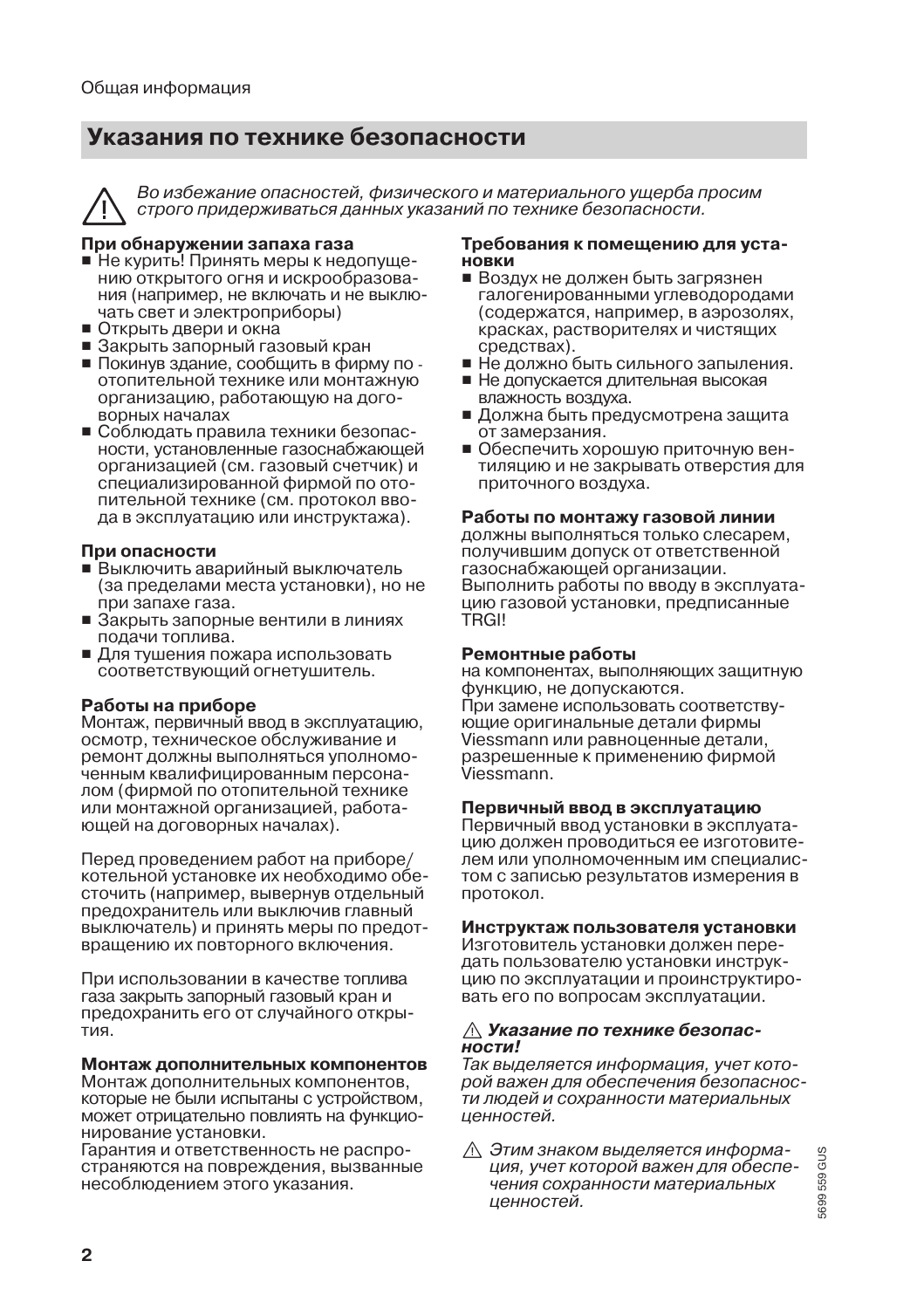# Оглавление

#### Стр.

| Общая информация                                                                                               | 3  |
|----------------------------------------------------------------------------------------------------------------|----|
| Первичный ввод в эксплуатацию, осмотр и техническое обслуживание                                               |    |
| Операции по вводу в эксплуатацию пополнительностролительностранного 4                                          |    |
|                                                                                                                |    |
| Устранение неисправностей                                                                                      |    |
|                                                                                                                |    |
| Спецификация деталей пополнительности политического составительности и политического составительности и состав | 21 |
| Приложение                                                                                                     |    |
|                                                                                                                |    |
|                                                                                                                |    |
|                                                                                                                |    |
|                                                                                                                | 29 |
|                                                                                                                |    |
|                                                                                                                | 31 |
|                                                                                                                |    |

# Сообщение о готовности

В течение 4 недель после первичного ввода отопительной установки в эксплуатацию пользователь обязан сообщить об этом мастеру по надзору за дымовыми трубами и газоходами.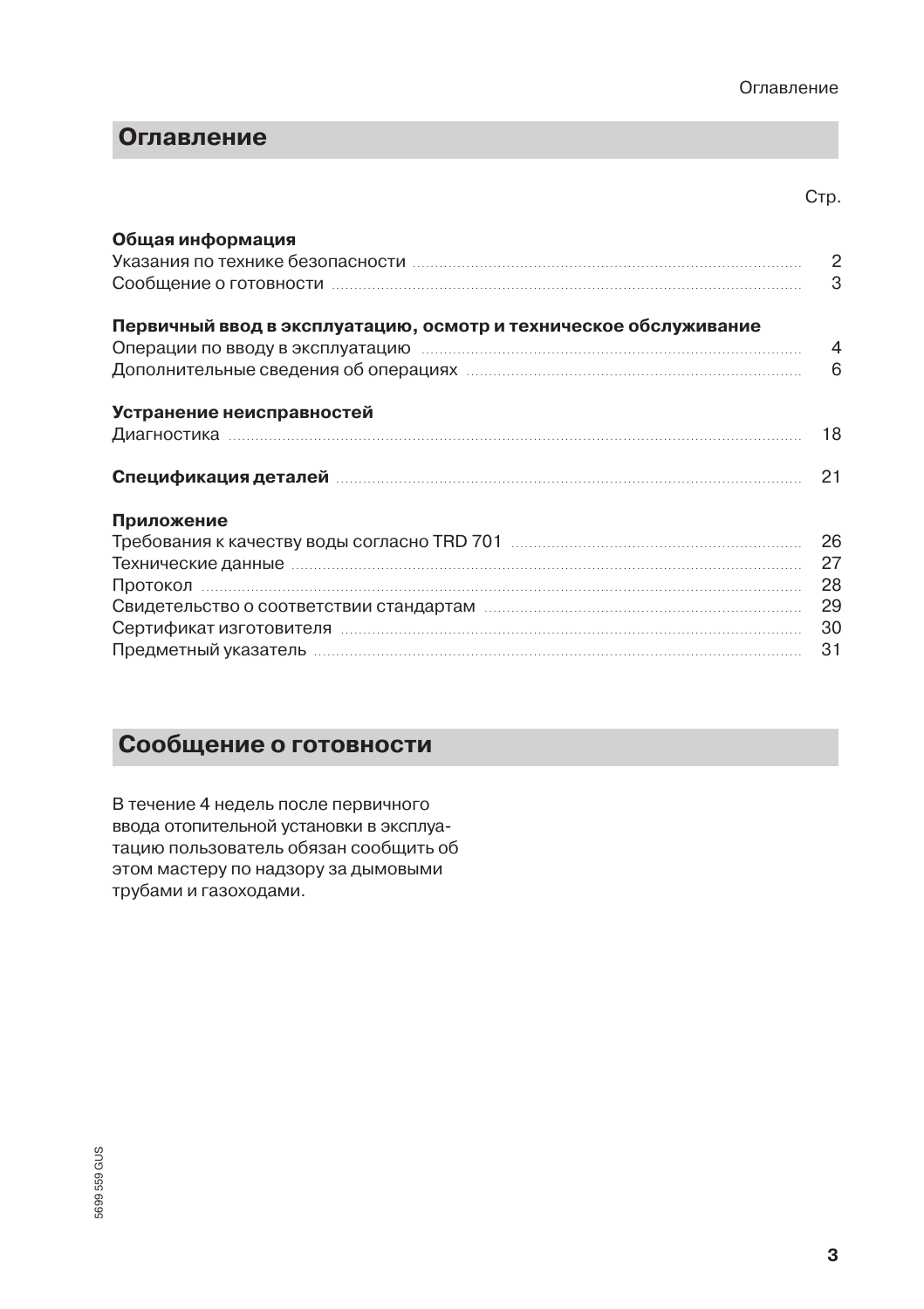# Операции по первичному вводу в эксплуатацию. осмотру и техническому обслуживанию

Дополнительные сведения об операциях см. на соответствующей странице.

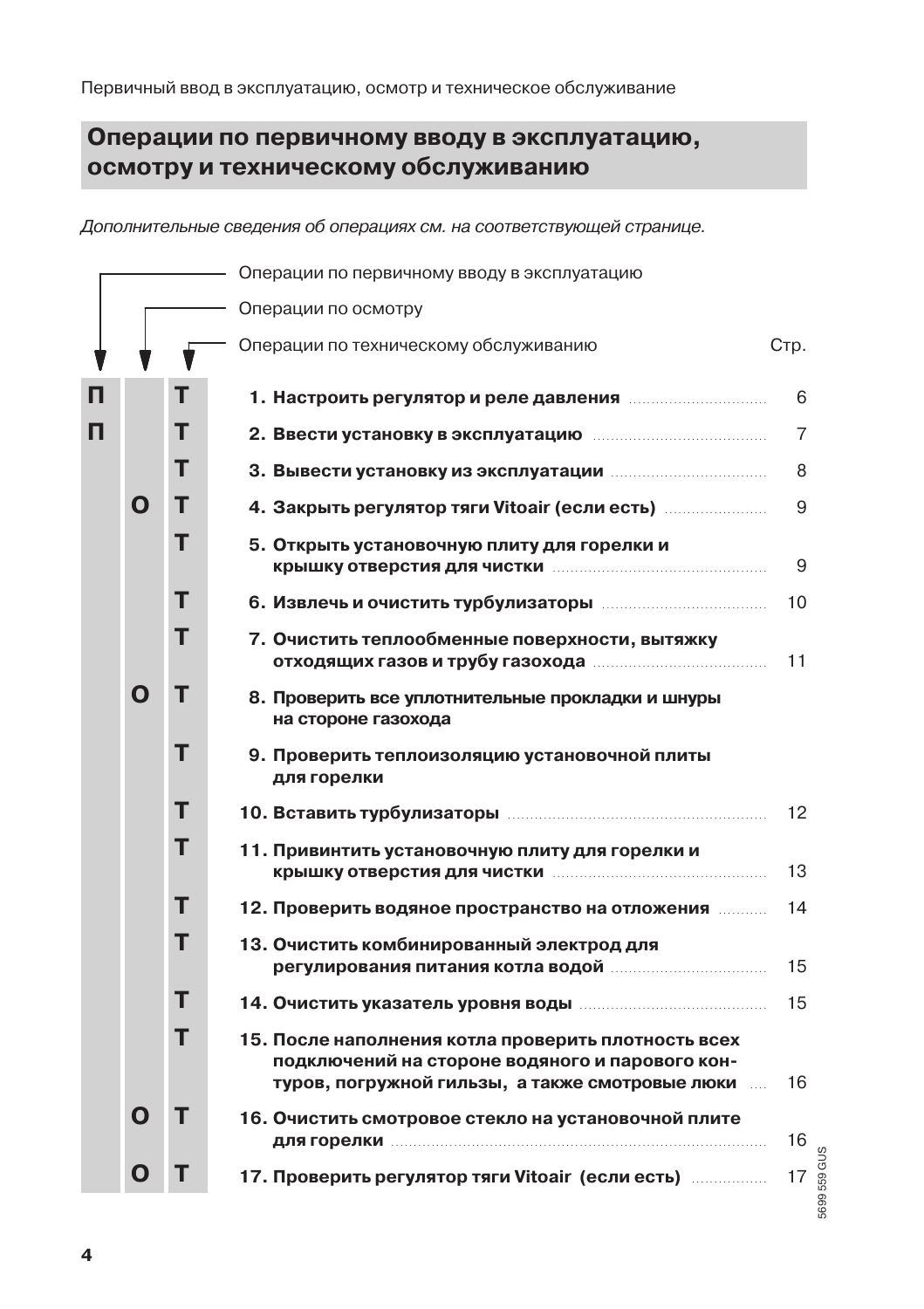# Операции по первичному вводу в эксплуатацию, осмотру и техническому обслуживанию (продолжение)

|   |   | Операции по первичному вводу в эксплуатацию                  |      |
|---|---|--------------------------------------------------------------|------|
|   |   | Операции по осмотру                                          |      |
|   |   | Операции по техническому обслуживанию                        | Стр. |
|   | Т |                                                              | 17   |
| O | т |                                                              | 17   |
| O | т | 20. Проверить предохранительные и регулирующие<br>устройства |      |
|   | т | 21. Проверить регулятор давления, реле давления и            | 17   |
|   | т |                                                              | 26   |
| O | т | 23. Проверить теплоизоляцию                                  |      |
| O | т | 24. Проверить вентиляцию помещения отопительной<br>установки |      |
| O |   | 25. Проверить герметичность трубы газохода                   |      |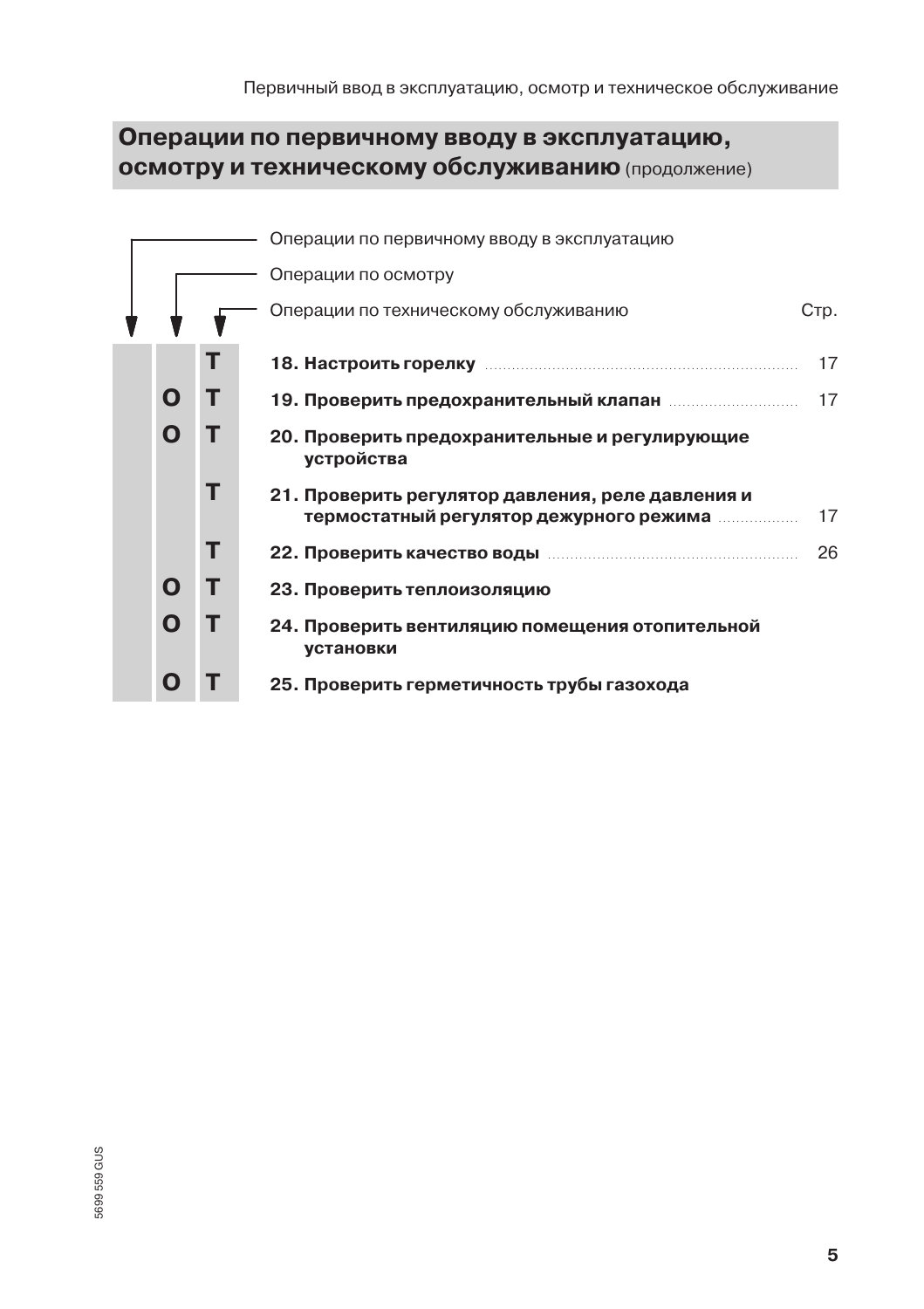Первичный ввод в эксплуатацию, осмотр и техническое обслуживание

### Дополнительные сведения об операциях

#### Указания по техническому обслуживанию!

Для обеспечения бесперебойного, энергосберегающего и экологически чистого режима отопления мы рекомендуем регулярно проводить техническое обслуживание Вашей котельной установки.

Котел необходимо регулярно подвергать очистке, иначе по мере его загрязнения повышается температура отходящих газов, а следовательно и потеря энергии.

Мы рекомендуем использовать термометр для отходящих газов. Контроль температуры отходящих газов позволяет определить измененную настройку горелки и степень загрязнения котла.

Повышенная температура отходящих газов из-за загрязнения котла или измененной настройки горелки приводит к уменьшению его к.п.д. В таком случае необходимо очистить котел или заново отрегулировать горелку.

### Настроить регулятор и реле давления

- 1. Установить давление срабатывания реле давления, его величина должна быть незначительно выше соответствующего значения срабатывания регуляторов давления.
- 2. Для предотвращения последующего изменения снова навинтить защитный колпачок на реле давления.
- 3. Во время ввода в эксплуатацию на регуляторах давления настроить необходимое рабочее давление. В дальнейшем эта настройка не должна изменяться.

Настройка регуляторов давления для 1-й ступени должна быть несколько выше, а для 2-й ступени несколько ниже.

#### Указание!

Регуляторы давления имеют по одному регулировочному винту для выставления уставки (например, 0,45 бар) и разности между давлениями включения и выключения (например, 0,02 бар), т.е., регулятор давления включает горелку при 0.43 бар, а при 0.45 бар выключает.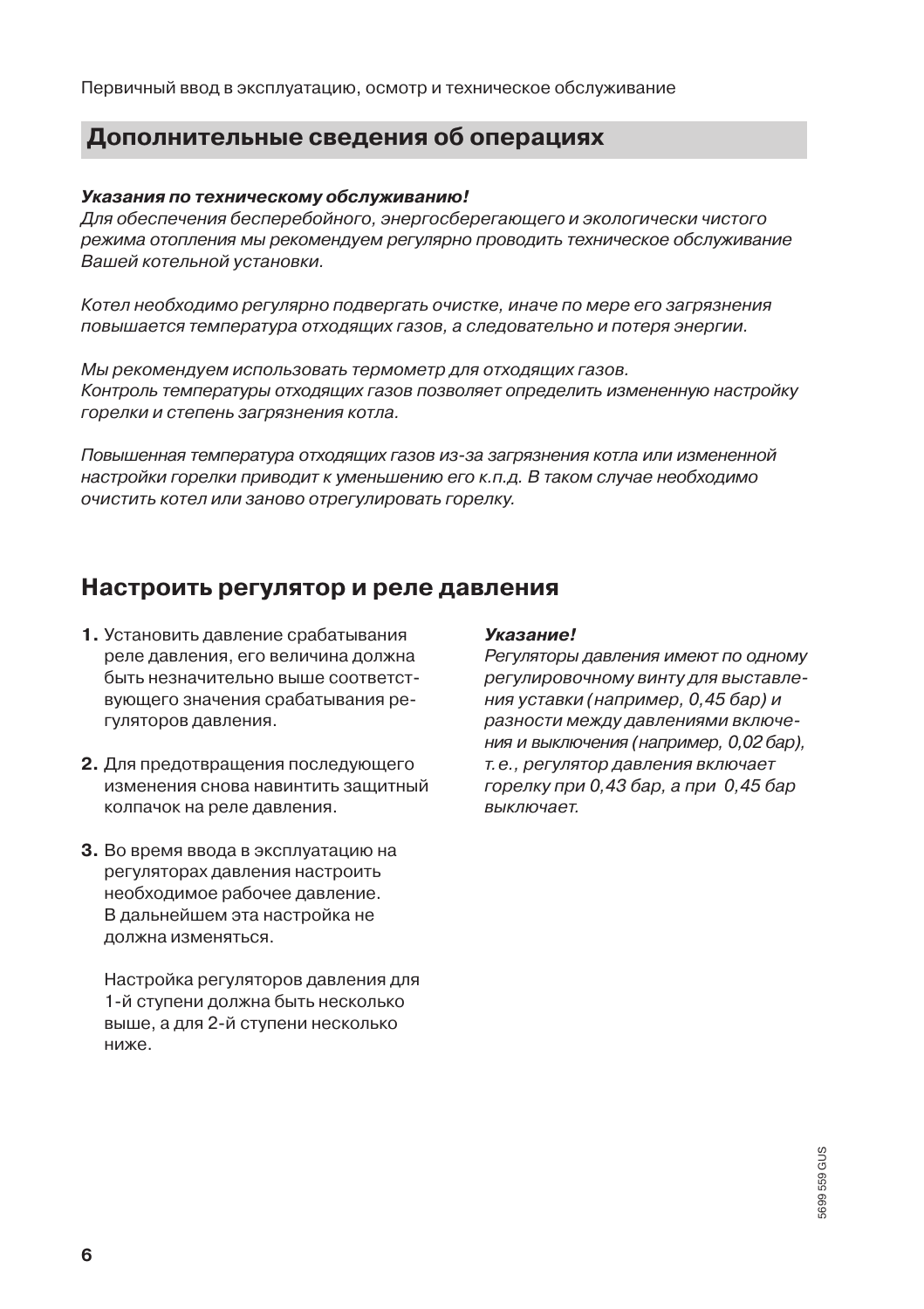"На территории РФ действуют требования ПРАВИЛ УСТОЙСТВА И БЕЗОПАСНОЙ<br>ЭКСПЛУАТАЦИИ СОСУДОВ, РАБОТАЮЩИХ ПОД ДАВЛЕНИЕМ (ПБ 10-115-96), в соответствии с которыми к категории не подлежащих обязательному контролю со стороны службы технического надзора относятся парогенераторы, работающие под

### Ввести установку в эксплуатацию



Указания изготовителя горелки и сведения по принадлежностям

- 1. Проверить, вставлены ли турбулизаторы до упора в газоходы (для этого открыть установочную плиту для горелки).
- 2. Проверить, открыто ли вентиляционное отверстие в помещении отопительной установки.
- 3. Проверить работоспособность устройства водоподготовки.
- 4. Паровой котел наполнить водой выше отметки NW (минимальный уровень воды).

#### Указание!

Для эксплуатации паровых котлов должна использоваться только вода. отвечающая определенным требованиям; см. также "Требования к качеству воды" на стр. 26.

- 5. Все установленные детали, например: трубопроводы, клапаны, регуляторы, насосы и т.д., проверить на плотность и работоспособность.
- 6. Проверить уровень жидкого горючего или давление подводимого газа.
- 7. Открыть задвижку или заслонку газохода (если есть).
- 8. Проверить, закрыто ли отверстие для чистки на вытяжке отходящих газов.
- 9. Открыть запорные вентили линий подачи жидкого горючего (на топливном резервуаре и фильтре) или запорный газовый кран.
- 10. Включить главный выключатель, выключатель питательного насоса отопительного контура и рабочий выключатель горелки (именно в такой последовательности).



Правила эксплуатации. установленные изготови-.<br>телем горелки

- 11. Ввести котел в эксплуатацию при малой тепловой мощности (1-я ступень горелки или частичная нагрузка) и медленно нагревать его достижения предусмотренного рабочего лавления.
- 12. После достижения необходимого рабочего давления медленно открыть паровой вентиль.
- 13. Только после этого деблокировать полную нагрузку горелки.
- 14. Во время нагрева проверить работу всех регулирующих и предохранительных устройств.
- 15. Вести наблюдение за приборами измерения давления и температуры.
- 16. Проверить затворы на герметичность и при необходимости подтя-HVTЬ.
- 17. Через примерно 50 часов эксплуатации проверить плотность установочной плиты для горелки и крышку отверстия для чистки и подтянуть винты.

#### Указание!

Мы рекомендуем вести непрерывную эксплуатацию котла под необходимым рабочим давлением. Также в тех случаях, когда отбор тепла в течение длительного времени не производится, можно и далее без опасений держать котел под давлением.

В случае установки, состоящей из нескольких котлов, один из которых всегда является резервным, переключение с режима на режим должно производиться только через длительные промежутки времени, например, в связи с ежегодной ревизией всей установки.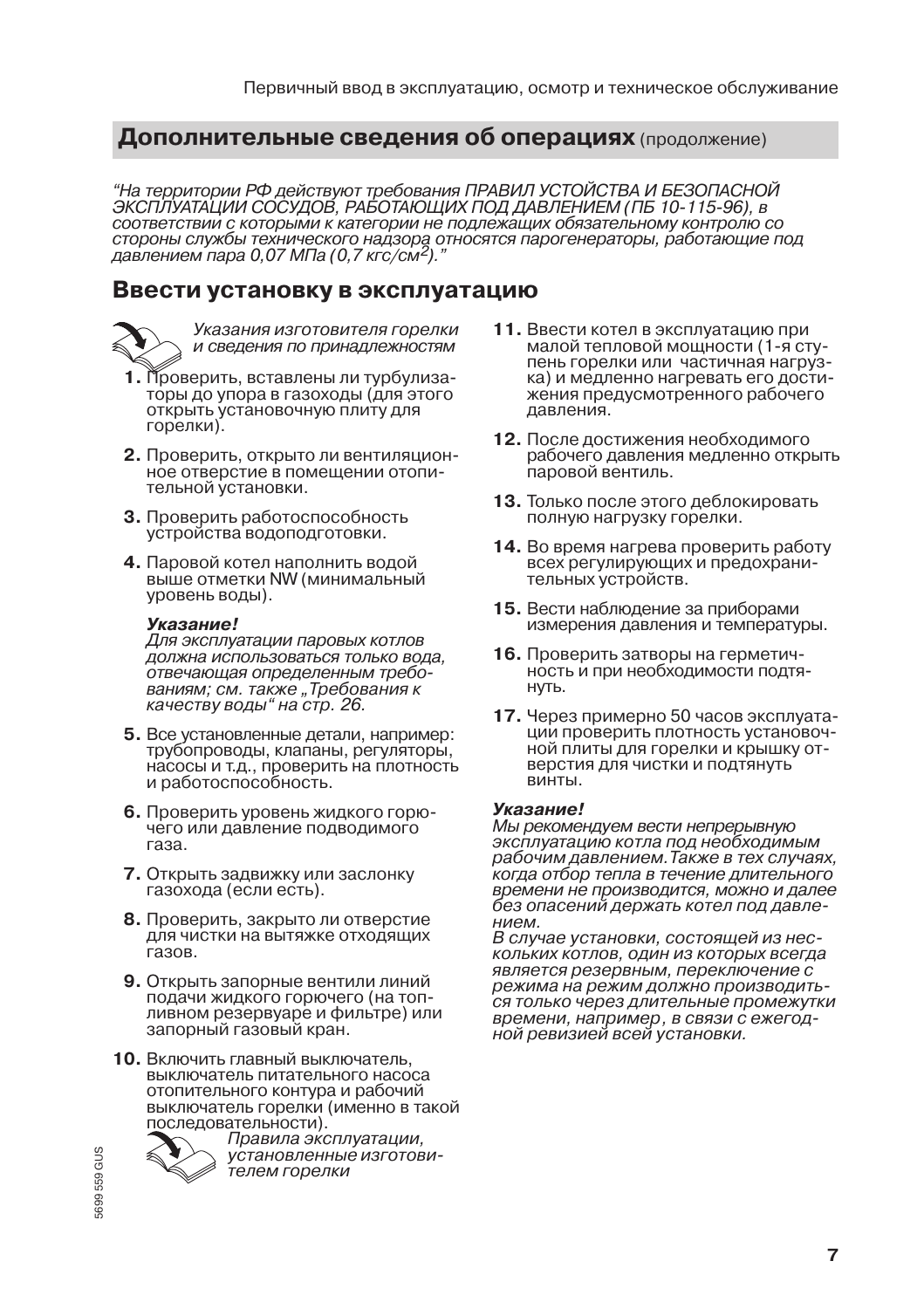### Вывести установку из эксплуатации

∧ Указание по технике безопасности! Подключения на стороне водяного и парового контуров, а также смотровые люки открывать только после того как из котла будет стравлено давление.

- 1. Закрыть запорные вентили линий подачи жидкого горючего (на топливном резервуаре и фильтре) или запорный газовый кран.
- 2. Выключить горелку и питательный насос. Отсоединить от горелки штекерный соединитель.
- 3. Обесточить установку.
- 4. Закрыть все вентили.

#### Указания по выводу из эксплуатации!

Если Вы временноне хотите использовать котельную установку, то следует удержать котловую воду при помощи термостатного регулятора дежурного режима на отметке 95 °С, чтобы предотвратить корррозию вследствие проникновения кислорода в котловую воду.

#### Если Вы не хотите использовать Вашу котельную установку в течение длительного времени (несколько месяцев), следует вывести ее из эксплуатации.

- Перед длительными перерывами в работе котельной установки рекомендуем предпринять по необходимости соответствующие меры, например, по защите установки от замерзания или консервации теплообменных поверхностей.
- Для консервации теплообменных поверхностей необходимо тщательно очистить поверхности на стороне топочных газов. Затем эти поверхности необходимо покрыть графитосодержащей консервирующей смазкой.

■ Для защиты на стороне водяного контура рекомендуется заполнить котел дегазированной водой, не содержащей кислорода, соответствующим образом подготовленной и с низким содержанием солей; в воду рекомендуется добавить кислородные связки (например, сульфит натрия).

После этого закрыть парозапорный клапан.

Не реже одного раза в месяц проверять концентрацию кислородной связки и при необходимости добавлять связку: при этом следить за хорошим смешиванием с водой в котле.

- Другая возможность заключается в сухой консервации, которую рекомендуется проводить при выводе котельной установки из эксплуатации на срок более 4 недель.
- При появлении опасности замерзания котла опорожнить котел и систему отопления через сливной патрубок. Открыть запорные и регулирующие вентили, а также удалители воздуха.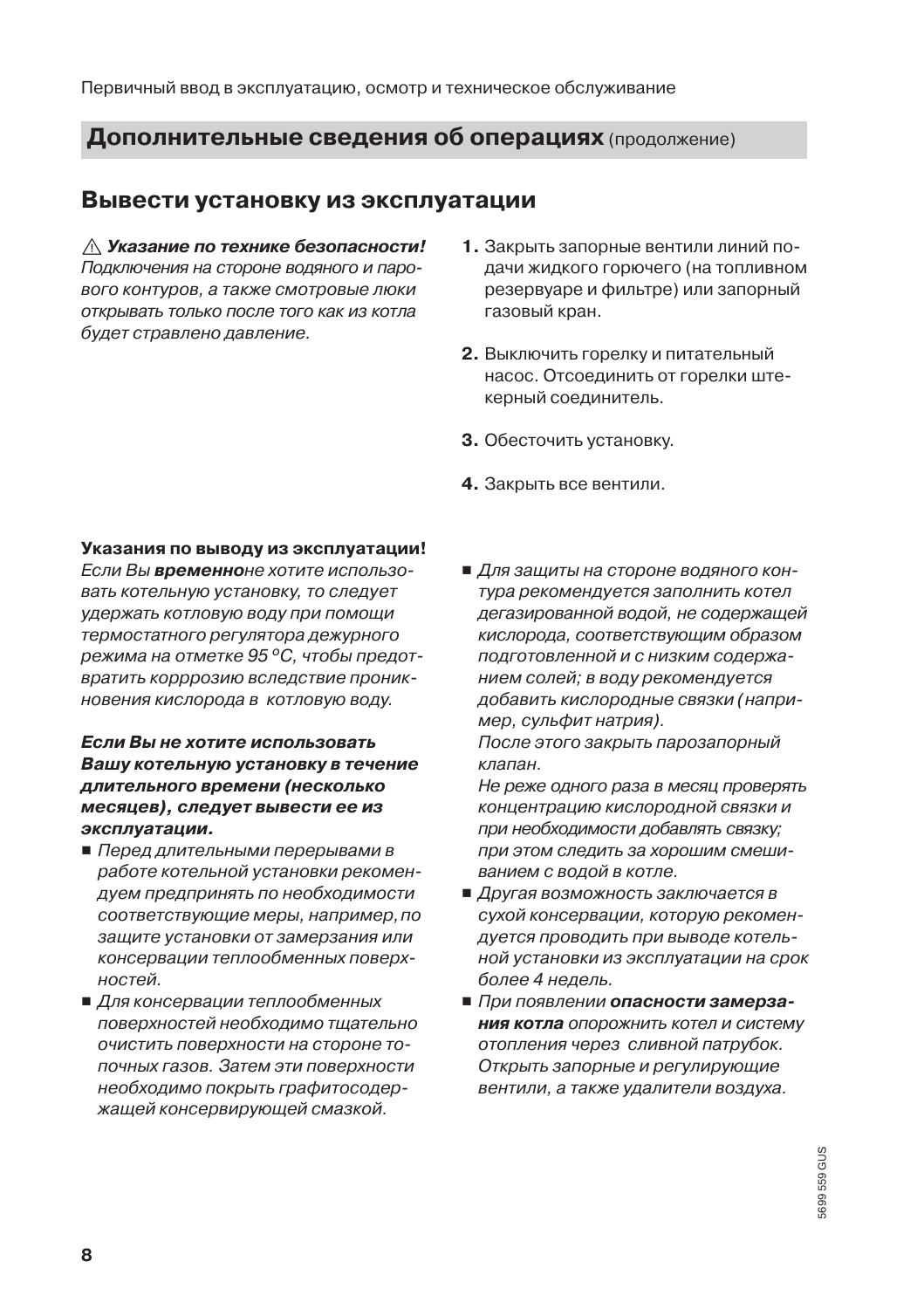### Закрыть регулятор тяги Vitoair (если есть)

1. Включить горелку.

2. Если выполняется предварительная продувка; то установку следует выключить; после этого регулирующая шайба закрыта.

# Открыть установочную плиту для горелки и крышку отверстия для чистки



#### Указание!

На газовой горелке снять трубу подключения газа.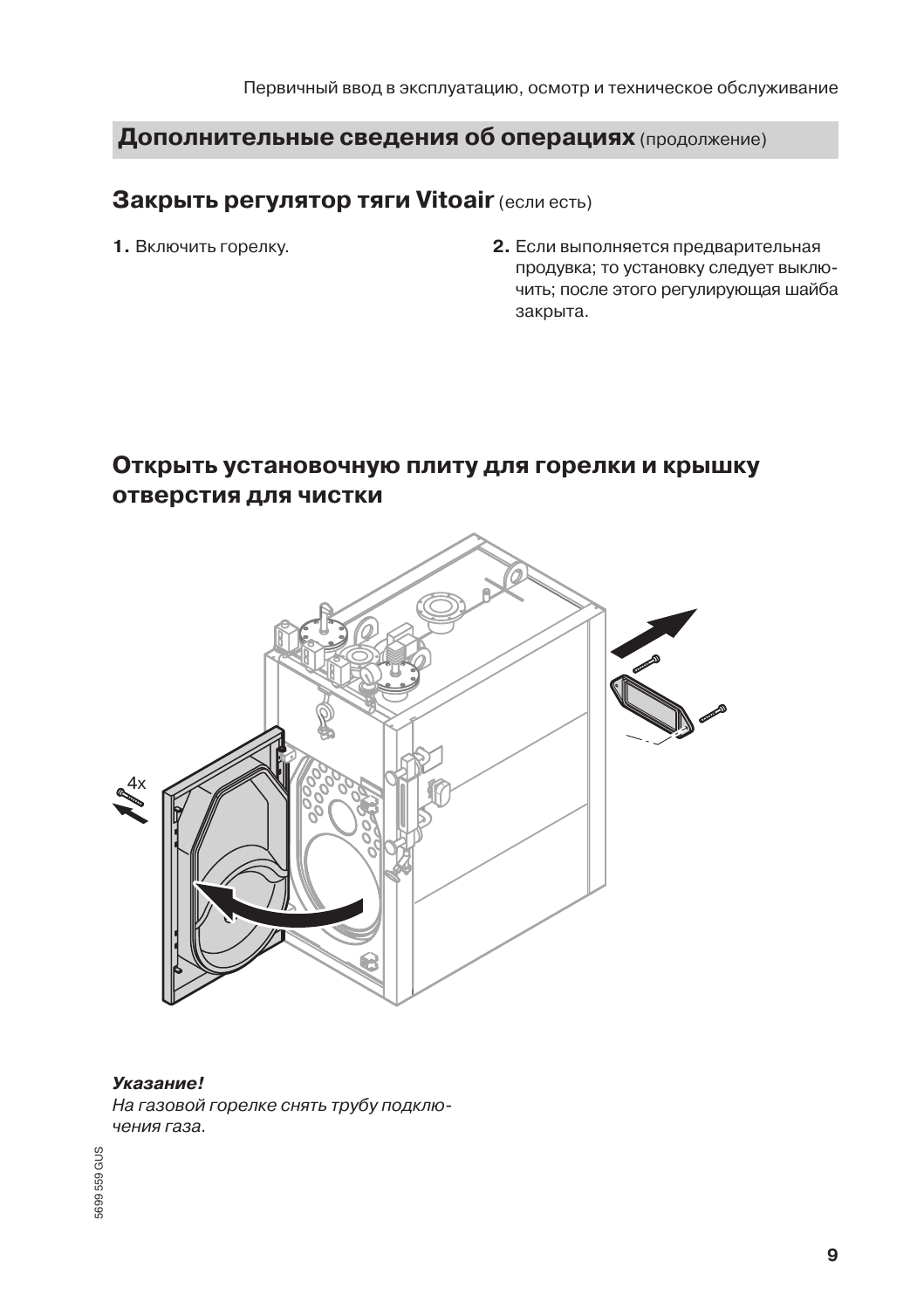Первичный ввод в эксплуатацию, осмотр и техническое обслуживание

# Дополнительные сведения об операциях (продолжение)

# Извлечь и очистить турбулизаторы



Осторожно извлечь турбулизаторы (А); при этом использовать приспособление для извлечения турбулизаторов устройства для чистки котла.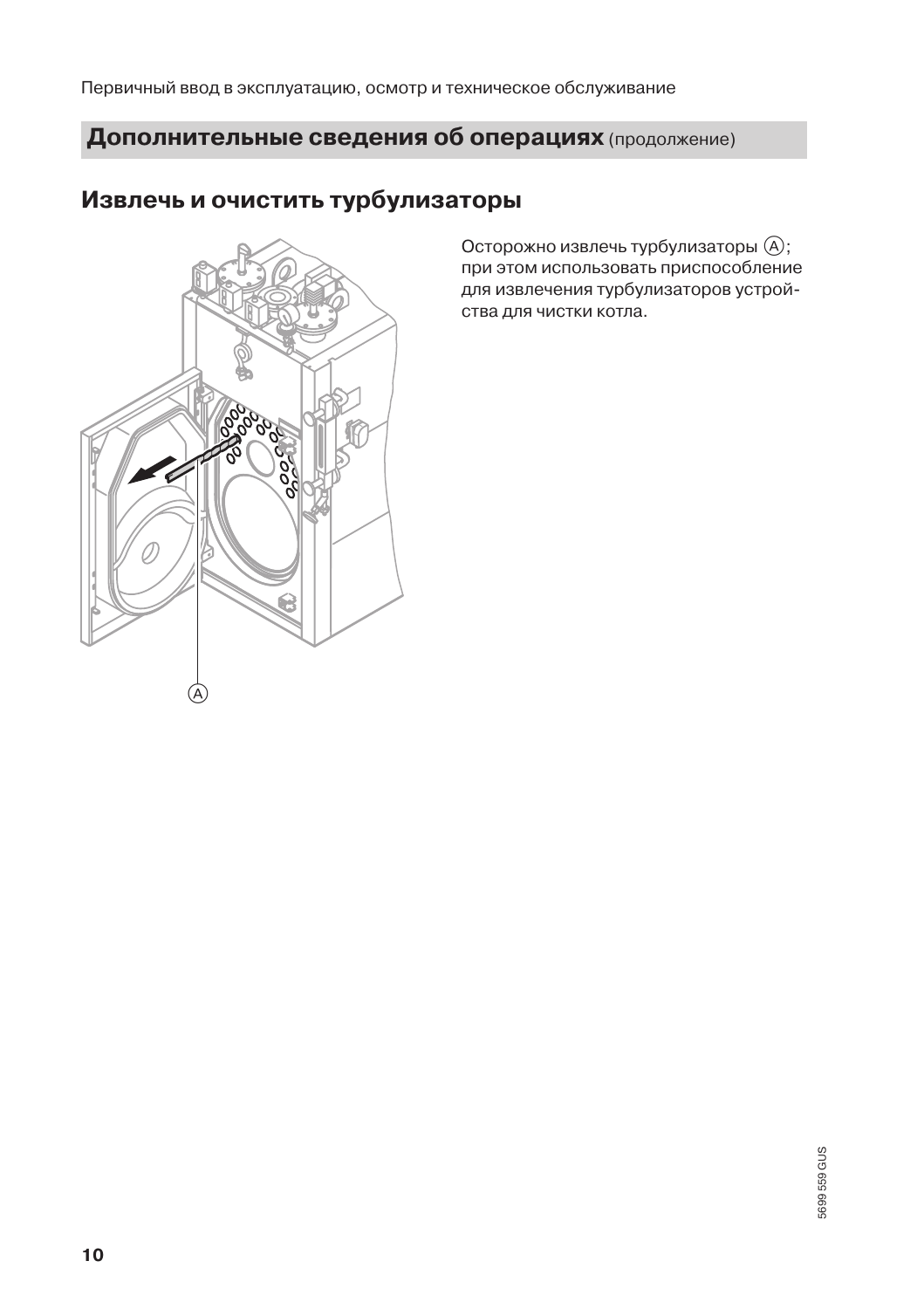# Очистить теплообменные поверхности, вытяжку отходящих газов и трубу газохода



1. Щеткой очистить газоходы (А), камеру сгорания (В) и удалить остаточные продукты сгорания.

5699 559 GUS

2. Удалить остаточные продукты сгорания из трубы газохода и вытяжки  $(\widehat{C})$ отходящих газов.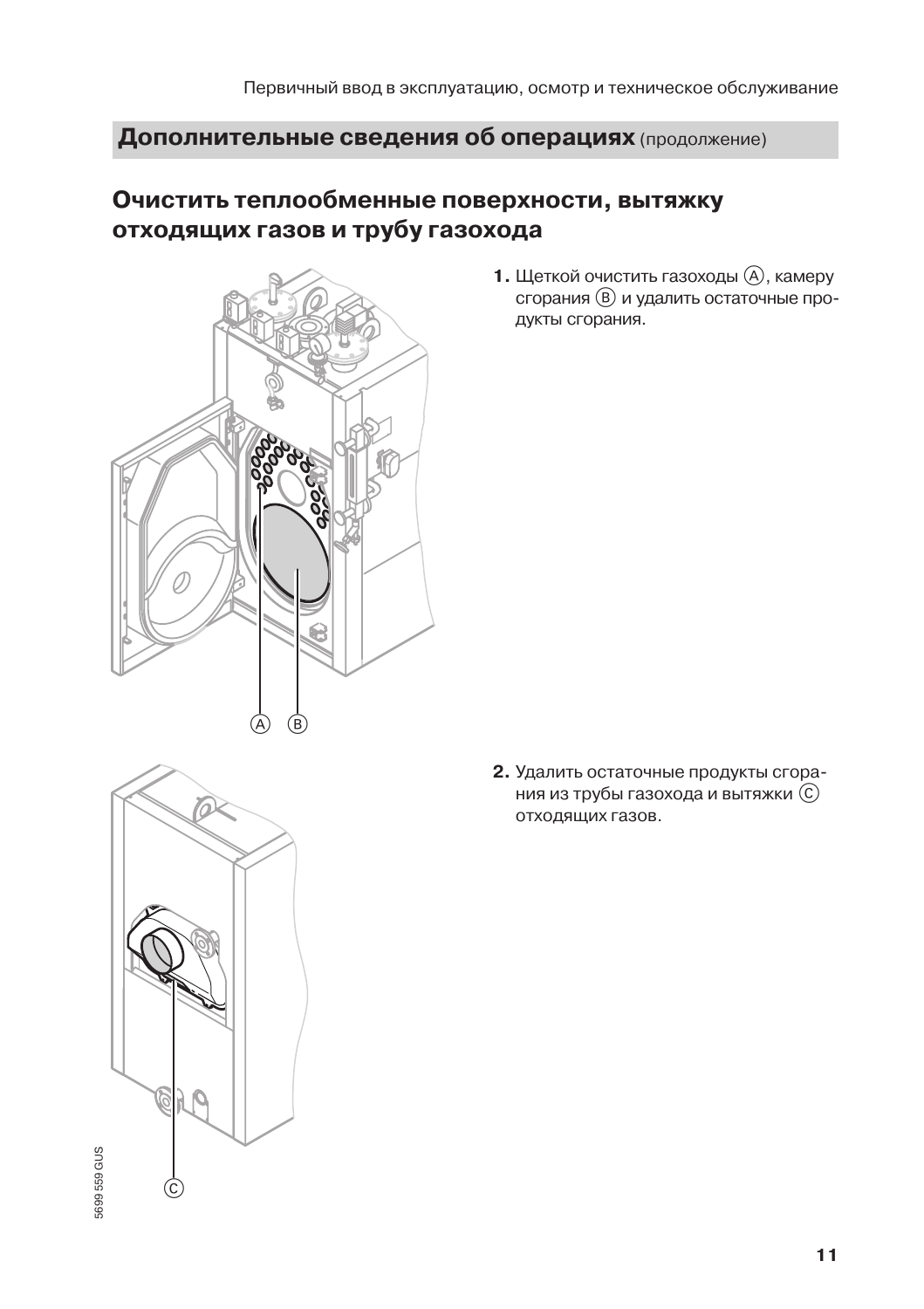Первичный ввод в эксплуатацию, осмотр и техническое обслуживание

## Дополнительные сведения об операциях (продолжение)

## Вставить турбулизаторы

∧ Может случиться, что под влиянием определенных параметров настройки горелки или особых условий ее эксплуатации турбулизаторы смещаются вперед и затем сгорают. Также может быть повреждена теплоизоляция установочной плиты для горелки.



- 1. Вытащить турбулизаторы (А) на примерно 3/4 их длины из дополнительно подключенных труб отопления (В).
- 2. Согнуть турбулизаторы на примерно  $10 - 15^{\circ}$ .
- 3. До упора задвинуть турбулизаторы в дополнительно подключенные трубы отопления; при этом проверить предварительное натяжение.

#### Указание!

Турбулизаторы не должны легко выходить из дополнительно подключаемых труб отопления.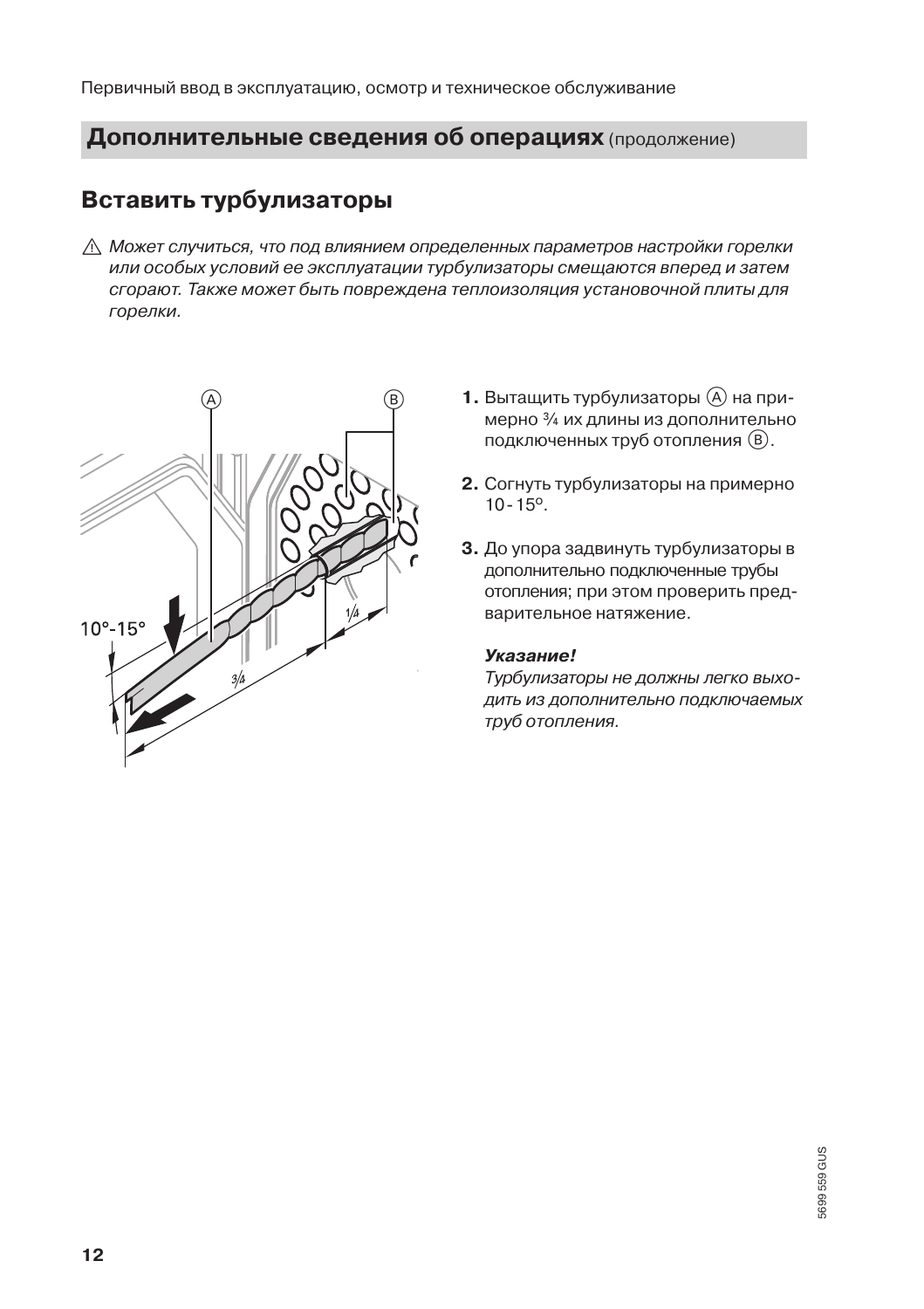### Привинтить установочную плиту для горелки и крышку отверстия для чистки

#### Указание!

На газовой горелке установить трубу подключения газа.

#### ∆ Указание по технике безопасности!

Проверить плотность всех газовых соединений.



<sup>(</sup>A) Винты затягивать крест-накрест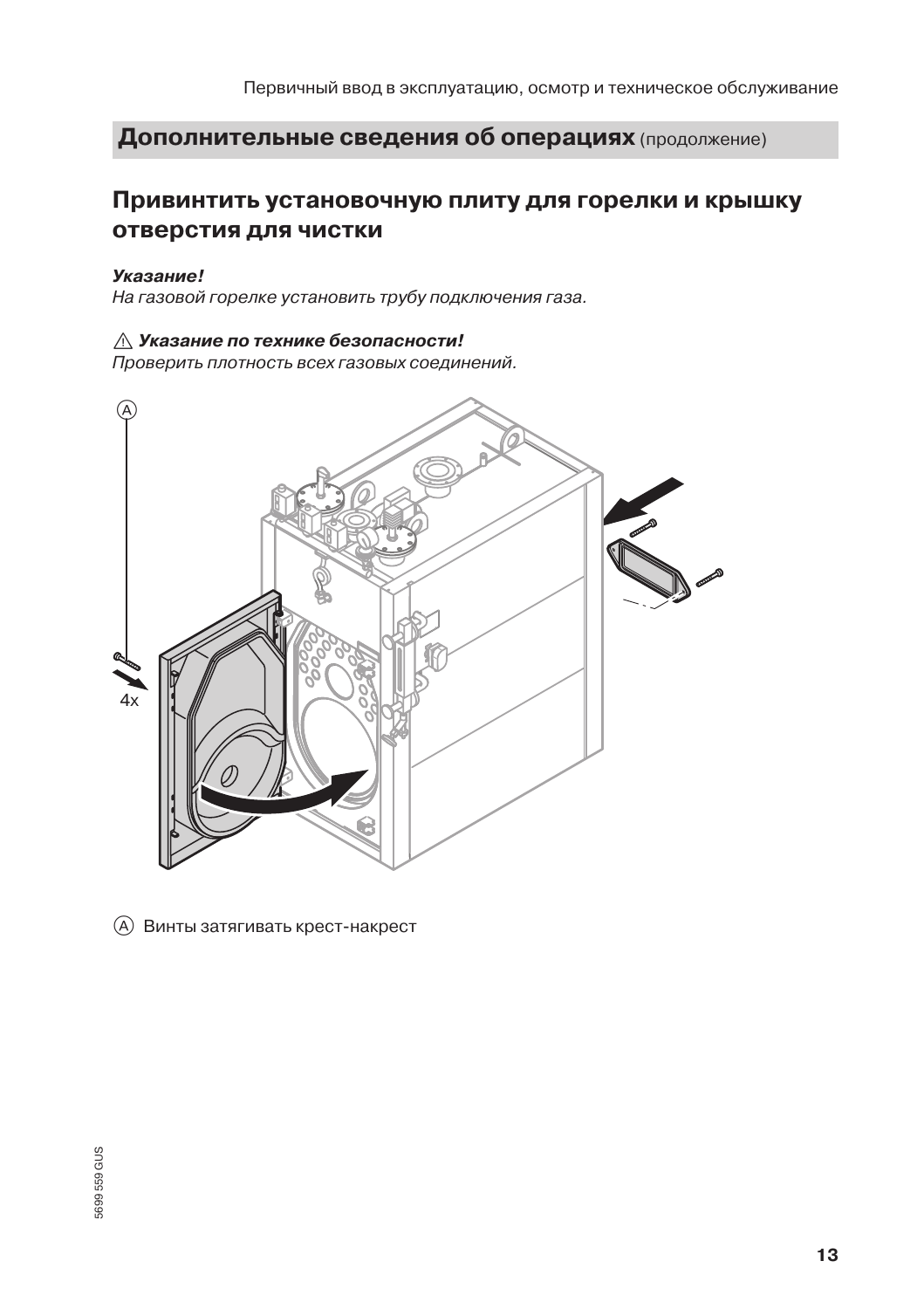### Проверить водяное пространство на отложения



- 1. Открыть затвор люка (А).
- 2. Полностью опорожнить котел.
- 3. Очистить водяное простанство (промывка струей воды) и удалить отложения осадков через вентиль для сброса шлама и кран для опорожнения. Если отложения нельзя удалить струей воды, то очистку следкет провести химическим методом с добавлением средств для удаления накипи.
- 4. Очистить уплотнительные поверхности затворов и заменить уплотнения, находящиеся в неудовлетворительном состоянии.

После ввода в эксплуатацию подтянуть новое уплотнение и еще раз проверить его через 24 часа.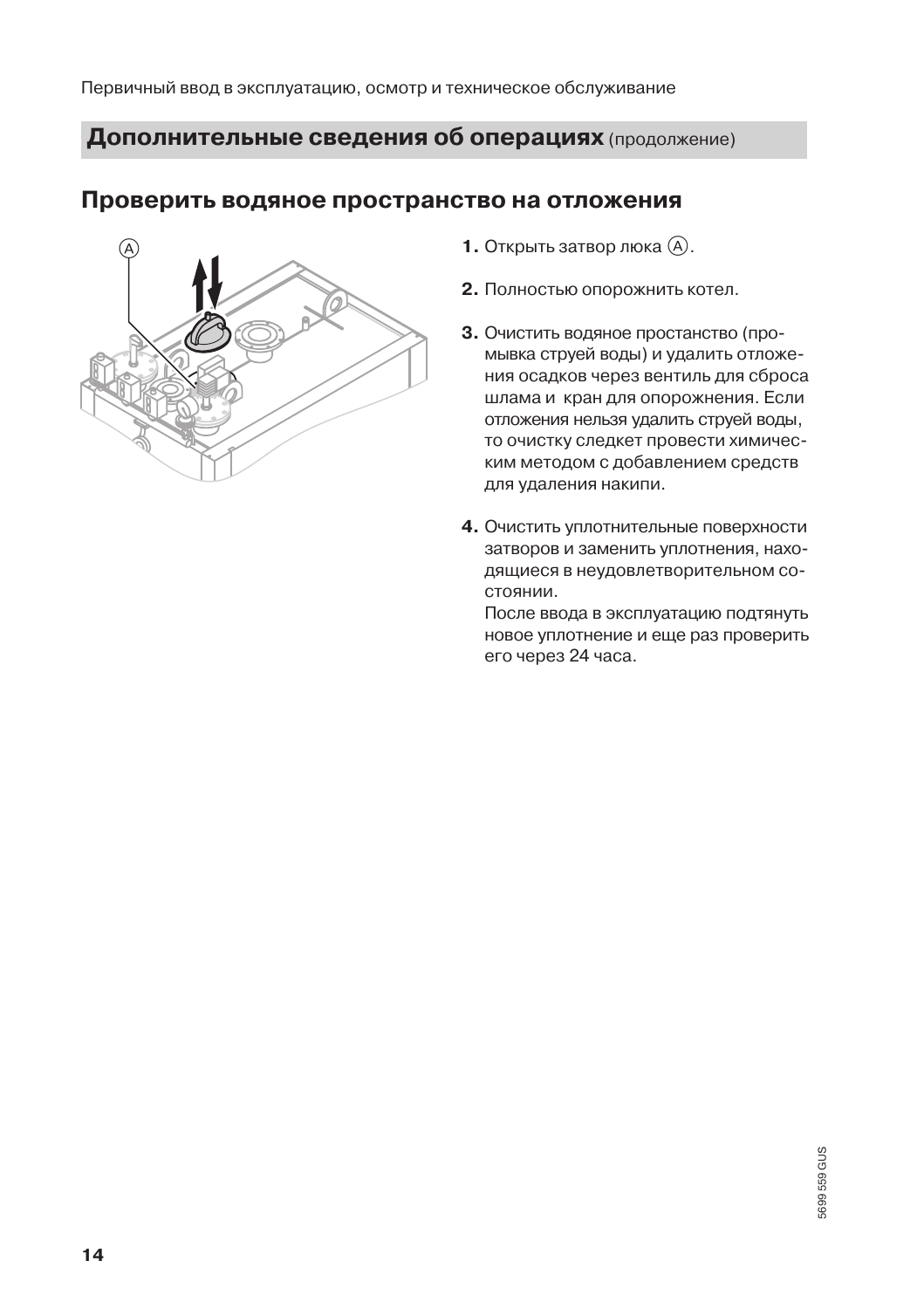# Очистить комбинированный электрод для регулирования питания котла водой



- 1. Демонтировать электрод (А).
- 2. Очистить наконечники электродов  $(\widehat{c})$ .
- 3. Очистить уплотнительные поверхности и вставить новое уплотнение (В).
- 4. Установить электроды и провести проверку безопасности в соответствии с указаниями изготовителя.
- 5. После ввода в эксплуатацию подтянуть новое уплотнение.

### Очистить указатель уровня воды



- 1. Продуть указатель уровня воды.
- 2. Удалить верхнюю резьбовую заглушку (A) и очистить щеткой указатель уровня воды.

5699 559 GUS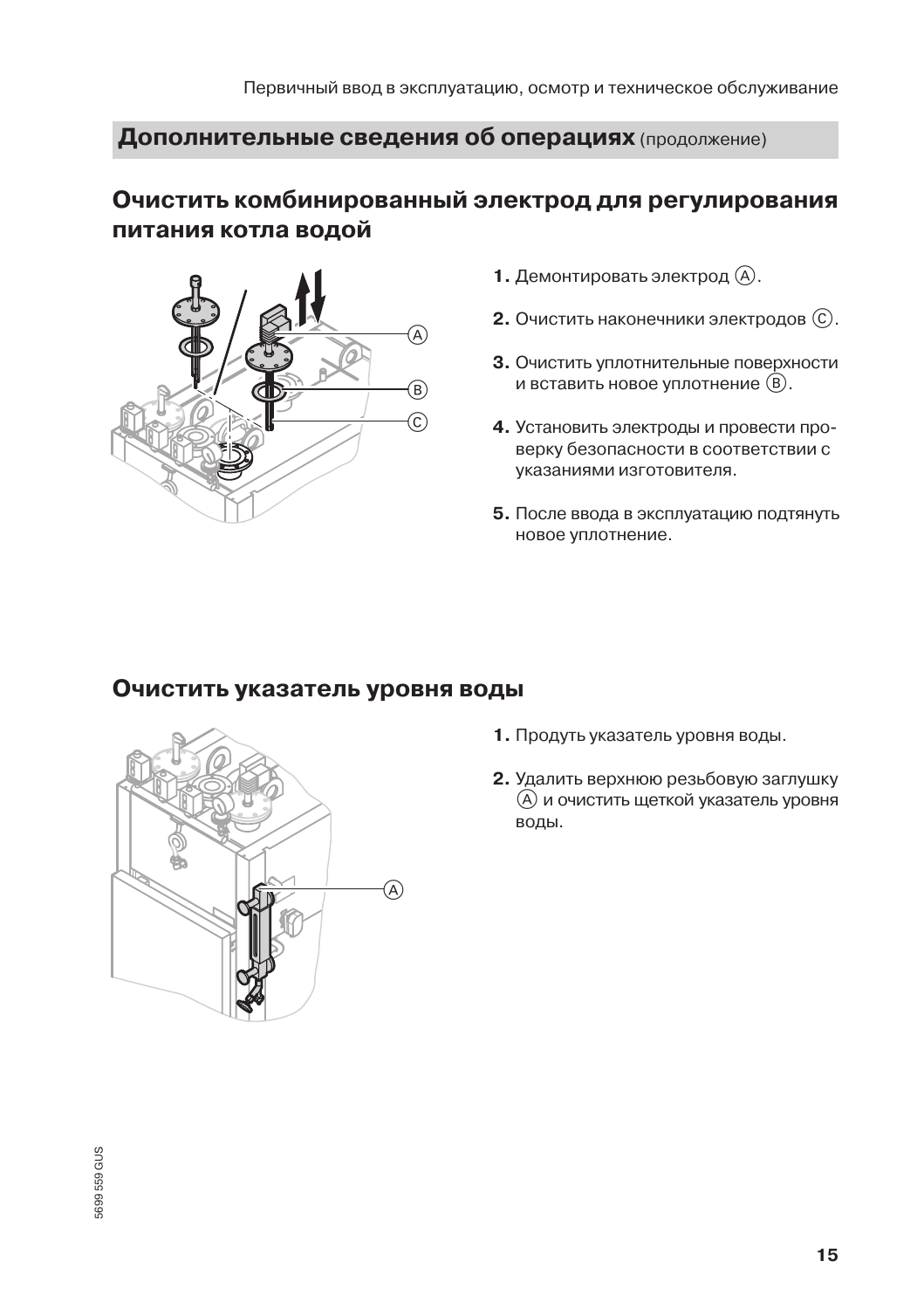# После наполнения котла проверить плотность всех подключений на стороне водяного и парового контуров, погружной гильзы, а также смотровые люки



После каждого открытия смотровых люков:

- 1. Очищать уплотнительную поверхность.
- 2. Заменить уплотнение.
- 3. После ввода в эксплуатацию подтягивать затворы.

С целью контроля погружной гильзы отвинтить крышку (A).

# Очистить смотровое стекло на установочной плите для горелки



Проверить на плотность уплотнительные прокладки и соединительный шланг.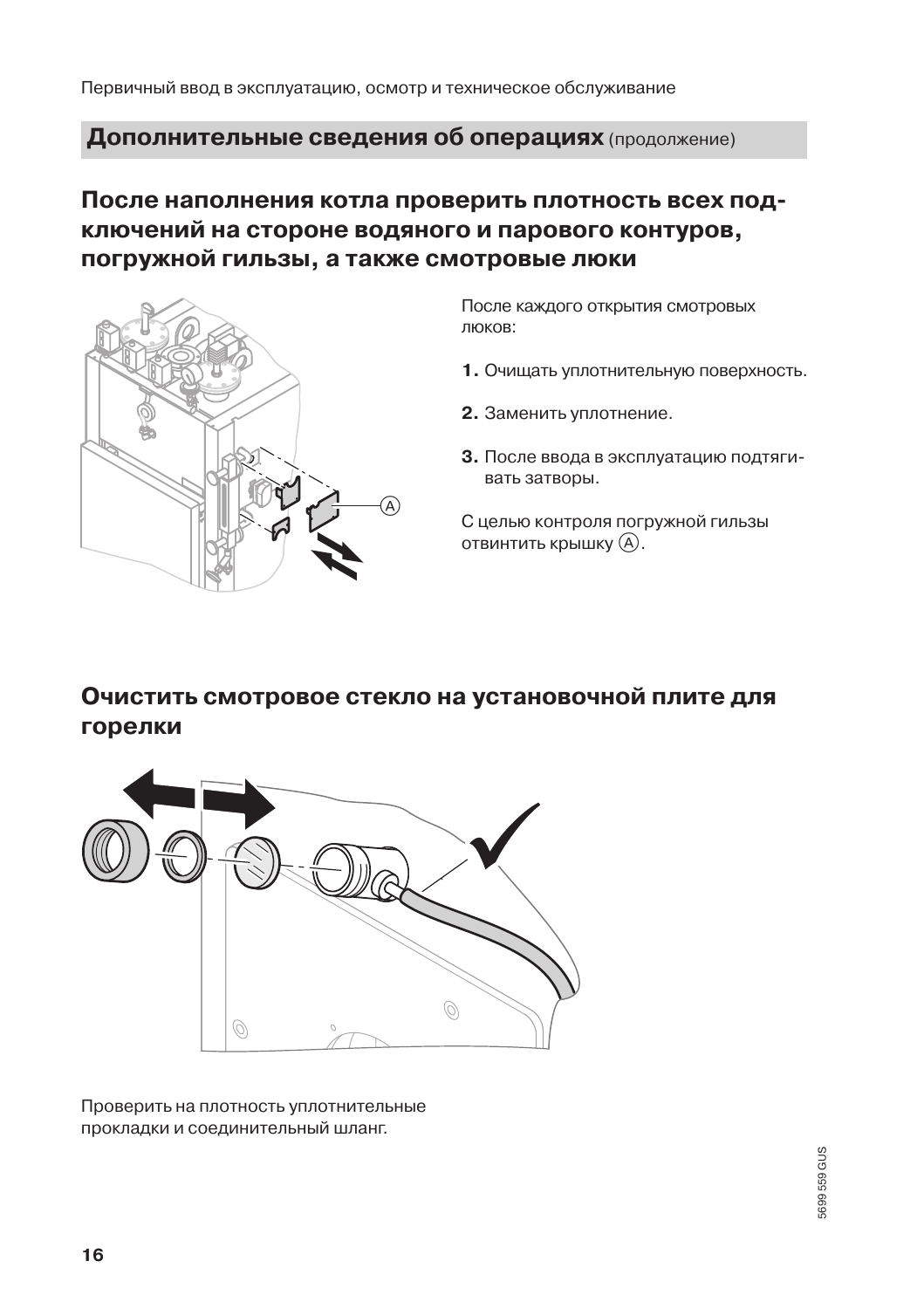# **Проверить регулятор тяги Vitoair (если есть)**

Отпустить стопор на регулирующей шайбе. При работающей горелке регулирующая шайба должна свободно качаться.

# Настроить горелку



Указания изготовителя горелки

При выполнении настройки учитывать минимальную тепловую мощность. Настроить минимальную тепловую мощность для ступени базовой нагрузки в соответствии с пропорциями дымовой трубы.

### Проверить предохранительный клапан



Указания изготовителя

Повысить рабочее давление до величины срабатывания или при достижении 85% давления срабатывания вручную приоткрыть рабочий орган предохранительного клапана.

# Проверить регулятор давления, реле давления и термостатный регулятор дежурного режима

Проверить работоспособность и правильную настройку регулятора давления, реле давления и термостатного регулятора дежурного режима.

Термостатный регулятор дежурного режима должен быть установлен на минимум 95 °С.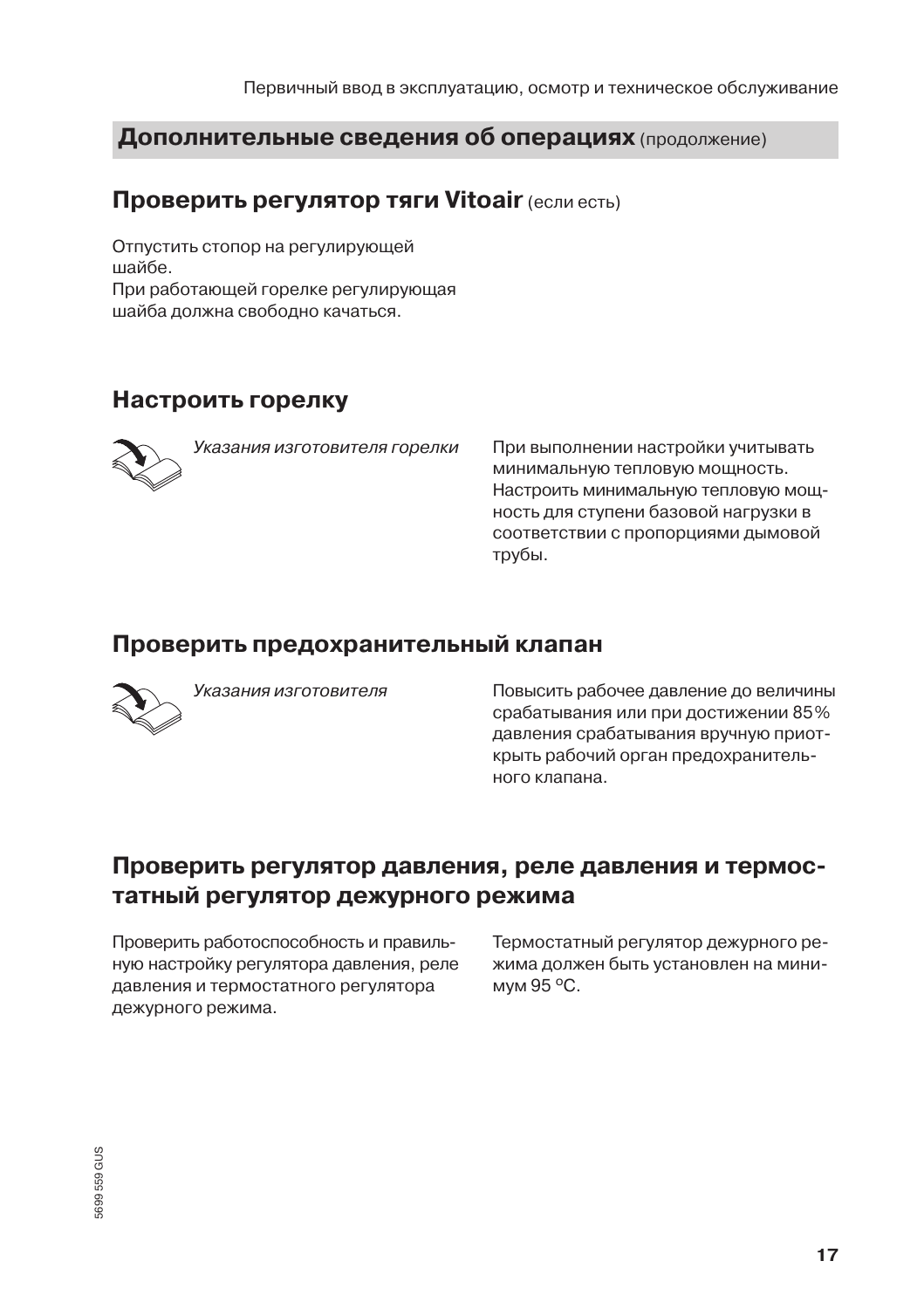# Диагностика

| Неисправность/<br>поведение установки        | Причина неисправности                                                                               | Принимаемые меры                                                                                                                                                                          |              |
|----------------------------------------------|-----------------------------------------------------------------------------------------------------|-------------------------------------------------------------------------------------------------------------------------------------------------------------------------------------------|--------------|
| Горелка не запускается                       | Нет напряжения                                                                                      | Включить главный выклю-<br>чатель                                                                                                                                                         |              |
|                                              | Сработала предохранитель-<br>ная цепь                                                               | Проверить предохрани-<br>тельные устройства                                                                                                                                               |              |
|                                              | Загорается лампа сигнали-<br>зации неисправности<br>горелки                                         | Нажать кнопку снятия сиг-<br>нала неисправности на<br>устройстве управления<br>горелкой                                                                                                   |              |
|                                              | Прервана подача топлива                                                                             | Открыть запорные арма-<br>туры в линии подачи топ-<br>лива и фильтр                                                                                                                       |              |
|                                              | Устранить прочие неисправности в соответствии с<br>указаниями изготовителя горелки                  |                                                                                                                                                                                           |              |
| Кислородная коррозия<br>(водяной контур)     | Подпитка водой, не отве-<br>чающей нормативам                                                       | Проверить водоподготови-<br>тельную установку и уст-<br>ройство для добавления<br>присадок согласно руковод-<br>ящим указаниям Объеди-<br>нения союзов работников<br>технического надзора |              |
|                                              | Ежедневное полное отклю-<br>чение котла                                                             | Вместо отключения пере-<br>ключать на дежурный<br>режим (95 °С)                                                                                                                           |              |
| Завышенная температура<br>отходящих газов    | Понижение теплоотдачи в<br>связи с загрязнением на<br>стороне отходящих газов и<br>водяного контура | Очистить котел                                                                                                                                                                            |              |
|                                              | Превышение номинальной<br>тепловой мощности котла                                                   | Проверить тепловую мощ-<br>ность горелки                                                                                                                                                  |              |
|                                              | Отсутствуют турбулизаторы<br>или они встроены ненадле-<br>жащим образом                             | Провести техобслужива-<br>ние и монтаж в соответст-<br>вии со стр. 10 и 12                                                                                                                |              |
| Срабатывание предохрани-<br>тельного клапана | Выпускное давление не<br>соответствует давлению в<br>установке                                      | Проверить рабочее давле-<br>ние с помощью соответст-<br>вующего манометра                                                                                                                 |              |
|                                              | Седло клапана загрязнено                                                                            | Очистить седло клапна                                                                                                                                                                     |              |
|                                              | Отстойник для отделения<br>воды (перед регулятором<br>давления) забит                               | Прочистить трубы                                                                                                                                                                          | 5699 559 GUS |
|                                              |                                                                                                     |                                                                                                                                                                                           |              |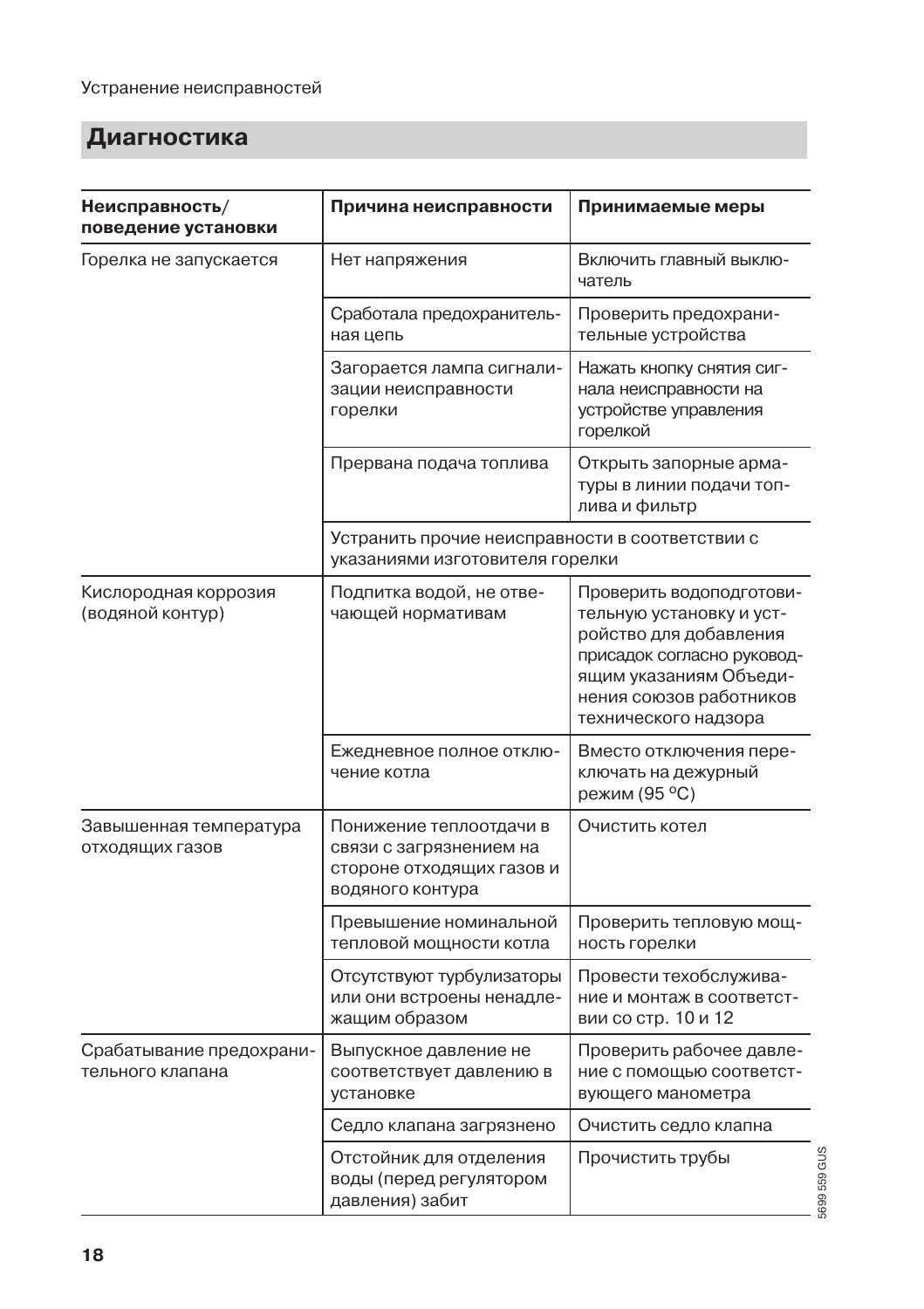# Диагностика (продолжение)

| Неисправность/<br>поведение установки | Причина неисправности                                                                      | Принимаемые меры                                                                                                                                                                                                        |
|---------------------------------------|--------------------------------------------------------------------------------------------|-------------------------------------------------------------------------------------------------------------------------------------------------------------------------------------------------------------------------|
| Котел генерирует влажный<br>пар       | Повышенная щелочность<br>котловой воды                                                     | Регулярно проводить сброс<br>шлама из котла, в случае<br>необходимости встроить<br>паропромывочное устрой-<br>СТВО, ВЫПОЛНИТЬ ВОДОПОД-<br>готовку согласно EN 12953.<br>Удалить воду из подклю-<br>ченного паропровода. |
|                                       | Завышенная настройка<br>уровня воды                                                        | Ежедневно контролировать<br>котловую и питательную<br>воду. Проверить длину<br>электродов.                                                                                                                              |
| Удары пара в котле                    | Питательная вода подана<br>не через патрубок питатель-<br>ной воды                         | Подключить трубопровод<br>питательной воды к пра-<br>вильному патрубку                                                                                                                                                  |
| Удары пара в конденсато-<br>сборнике  | В трубопроводе питатель-<br>ной воды отсуствует обрат-<br>ный клапан или он неиспр-<br>вен | Установить обратный кла-<br>пан или прочистить загря-<br>зненный (при этом учиты-<br>вать направление потока)                                                                                                           |
|                                       | Конденсатоотводчик в<br>установке неисправен                                               | Определить и отремонти-<br>ровать дефектные конден-<br>сатоотводчики                                                                                                                                                    |
|                                       | Подпорные петли пробивают                                                                  | Снизить давление пара                                                                                                                                                                                                   |
| Завышенный уровень воды<br>в котле    | Недостаточное удаление<br>воды из парораспредели-<br>теля над котлом                       | Смонтировать конденса-<br>ТООТВОДЧИК                                                                                                                                                                                    |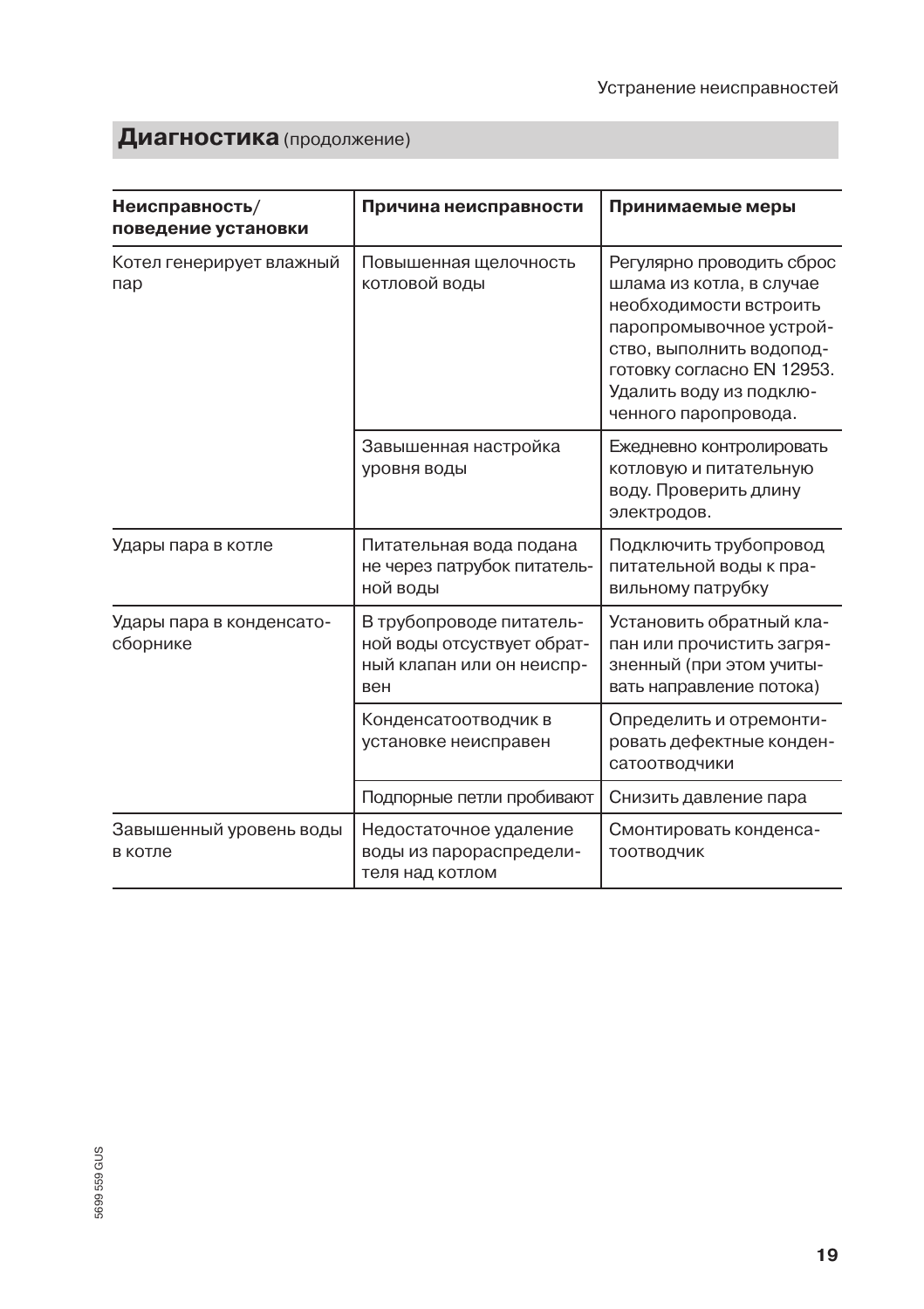# Диагностика (продолжение)

| Неисправность/<br>поведение установки                         | Причина неисправности                                                     | Принимаемые меры                                                                                                                                                                                                                                                          |
|---------------------------------------------------------------|---------------------------------------------------------------------------|---------------------------------------------------------------------------------------------------------------------------------------------------------------------------------------------------------------------------------------------------------------------------|
| Контроллер заполнения<br>котлового блока водой<br>отключается | Закрыт запорный вентиль в<br>трубопроводе питательной<br>ВОДЫ             | Открыть запорный вентиль                                                                                                                                                                                                                                                  |
|                                                               | Нет питательной воды в<br>конденсатосборнике                              | Проверить на сети подклю-<br>чение воды                                                                                                                                                                                                                                   |
|                                                               | Неисправны питательный<br>насос или регулятор уровня<br>воды              | Определить причину неис-<br>правности регулятора уро-<br>вня воды согласно инструк-<br>ции по монтажу регулятора                                                                                                                                                          |
|                                                               | Значительные колебания<br>уровня воды в связи с<br>повышенной щелочностью | Слить воду из котла и кон-<br>денсатосборника.<br>При наличии продувочного<br>клапана повысить коэффи-<br>циент продувки.<br>Вновь заполнить водой,<br>подготовленной надлежа-<br>щим образом.<br>Чаще сбрасывать шлам.<br>Проверить водоподгото-<br>вительную установку. |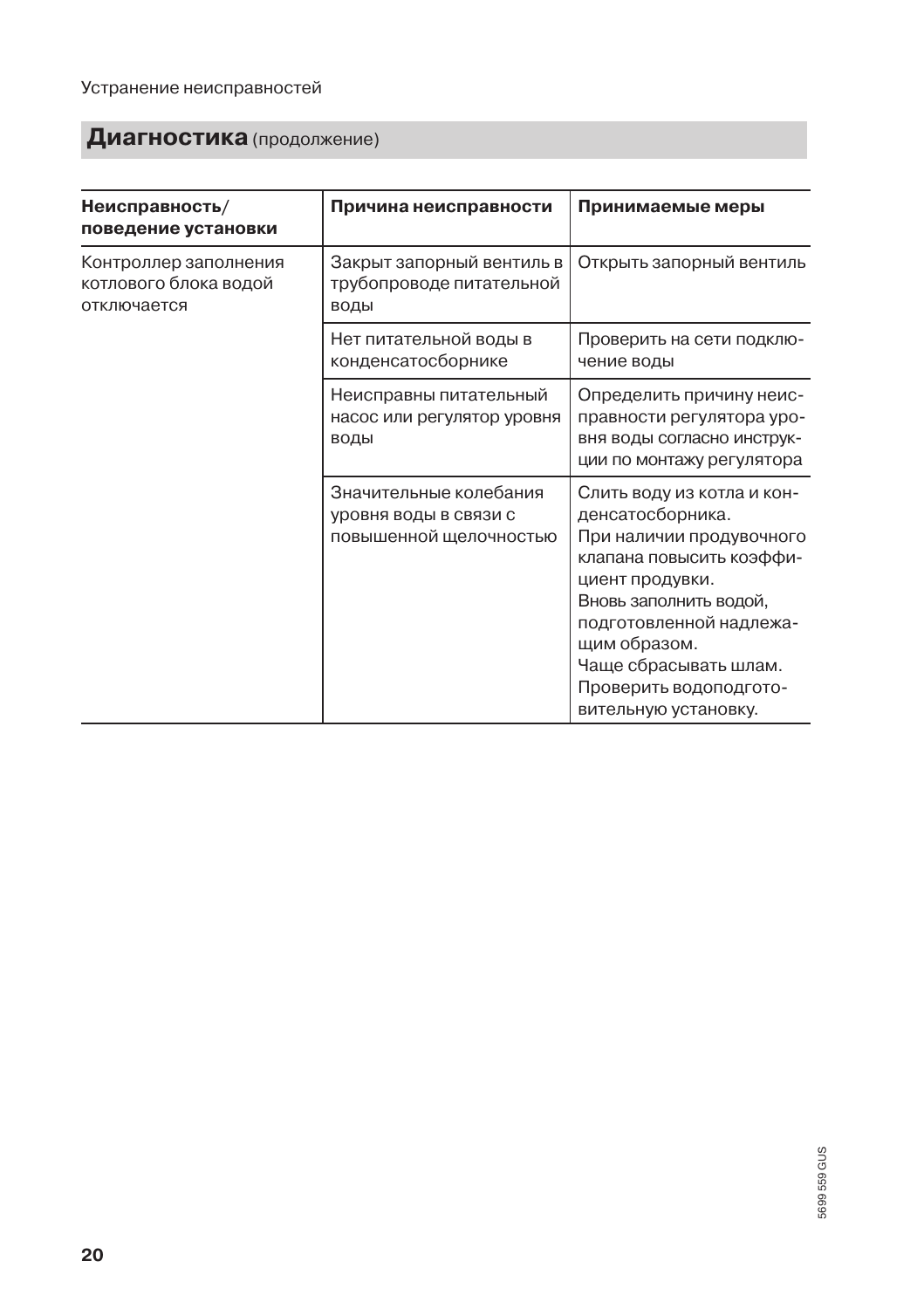# Спецификация деталей

#### Указания по заказу запасных частей!

При заказе указывать № заказа и заводской № (см. фирменную табличку), а также № позиции детали (из настоящей спецификации).

Стандартные детали можно приобрести через местную торговую сеть.

#### Детали

- 001 Вытяжка отходящих газов  $(c$  поз. 003 - 005)
- 003 Уплотнение  $12 \times 16$  мм
- 004 Крышка отверстия для чистки
- 005 Уплотнение 10 х 10 мм
- 006 Установочная плита для горелки
- $007$   $F_{0.01}$
- 008 Комплект смотрового стекла в отдельной упаковке: поз. 009 - 013
- 009 Шланг
- 010 Затвор контрольной трубки
- 011 Смотровое стекло (с поз. 012)
- 012 Уплотнительное кольцо
- 013 Наконечник шланга
- 014 Уплотнение
- 015 Турбулизатор
- 017 Ручка\*1
- 018 Стержень щетки для чистки\*2
- 019 Удлинитель\*1
- 020 Арматурный стержень
- 022 Уплотнение для затвора люка
- 023 Уплотнение
- 024 Уплотнение
- 025 Уплотнение
- 026 Уплотнение
- 027 Шланговое уплотнение Ø 18 мм
- 028 Теплоизоляционный блок
- 029 Теплоизоляционный мат I
- 030 Теплоизоляционный мат II
- 031 Уплотнение GF 25 х 15 мм
- 200 Верхний передний шиток
- 201 Нижний передний щиток
- 202 Боковой шиток
- 203 Верхний правый боковой щиток
- 204 Средний боковой щиток
- $\sim$ р $\sim$ дпии ООКОВОЙ ЩИТО<br> $\frac{9}{9}$  205 Передняя правая шина<br> $\frac{9}{9}$  206 Передняя левая шина<br> $\frac{9}{9}$  207 Залнос прес
	-
	- 207 Задняя правая шина
- $\frac{3}{8}$  208 Задняя левая шина
- 209 Верхний залний шиток
- 210 Задний крепежный уголок
- 211 Нижний залний шиток
- 212 Защитный боковой щиток
- 213 Защитный задний щиток
- 214 Зашитная крышка отверстия удалителя воздуха
- 215 Верхняя передняя правая крышка
- 216 Верхняя передняя левая крышка
- 217 Передний теплоизоляционный мат
- 218 Задний теплоизоляционный мат
- 219 Передняя теплоизоляционная обшивка
- 220 Задняя теплоизоляционная  $n$ "
- 221 Стекломат
- 222 Зашитный средний боковой шиток<sup>\*2</sup>
- 224 Логотип Viessmann
- 225 Логотип Vitoplex 100
- 226 Средние левые боковые щитки

Быстроизнашивающаяся деталь

021 Щетка для чистки

#### Детали без рисунка

- 300 Детали для теплоизоляции в отдельной упаковке
- 301 Лак в аэрозольной упаковке витосеребристый
- 302 Лакировальный карандаш витосеребристый
- 303 Декоративная липкая лента
- 304 Инструкция по эксплуатации и сервисному обслуживанию
- 306 Инструкция по монтажу
- $(A)$ Фирменная табличка (по выбору справа или слева)
- \*1 Только при 700 кг/ч.
- \*2Только при 260 и 435 кг/ч.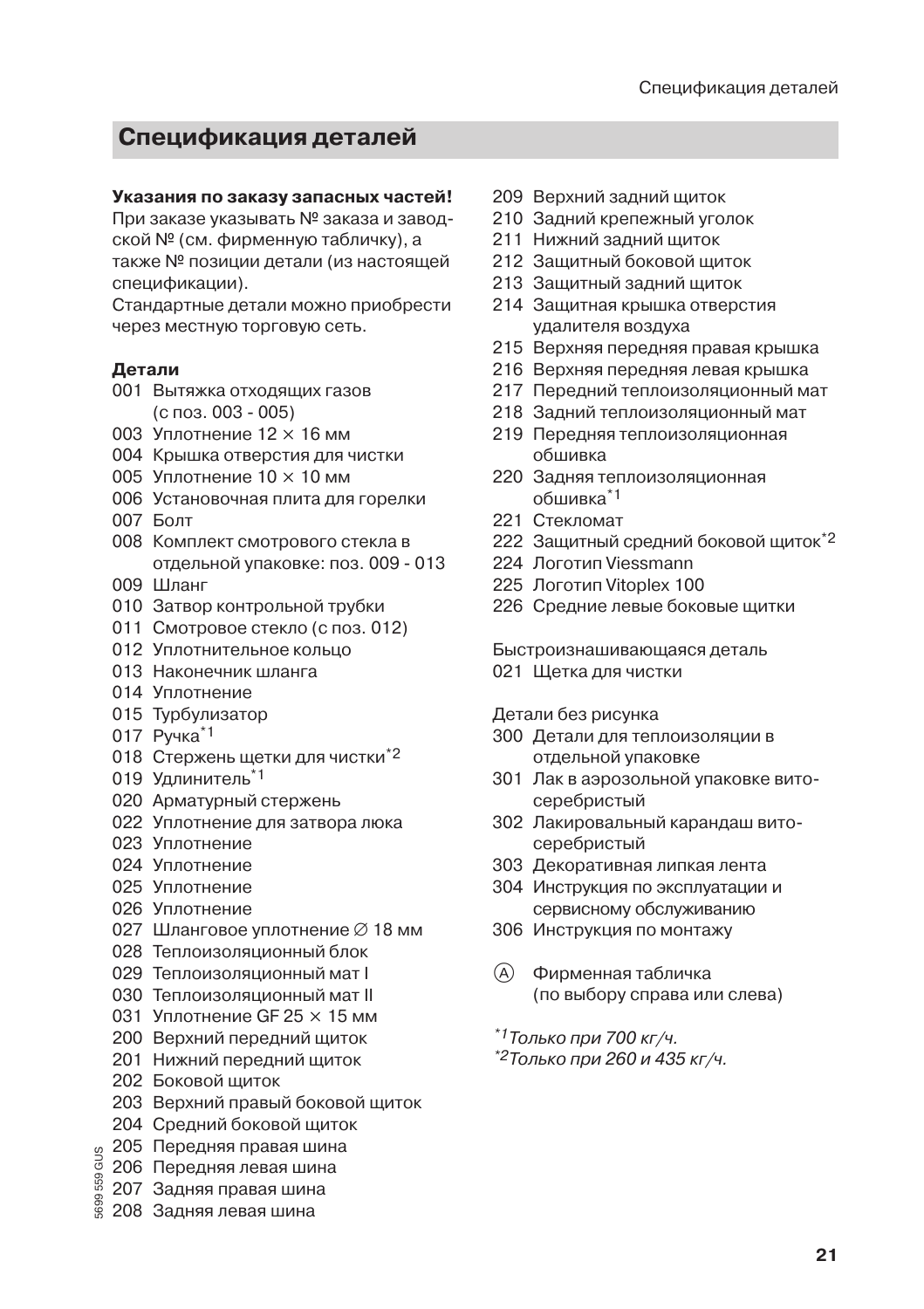



5699 559 GUS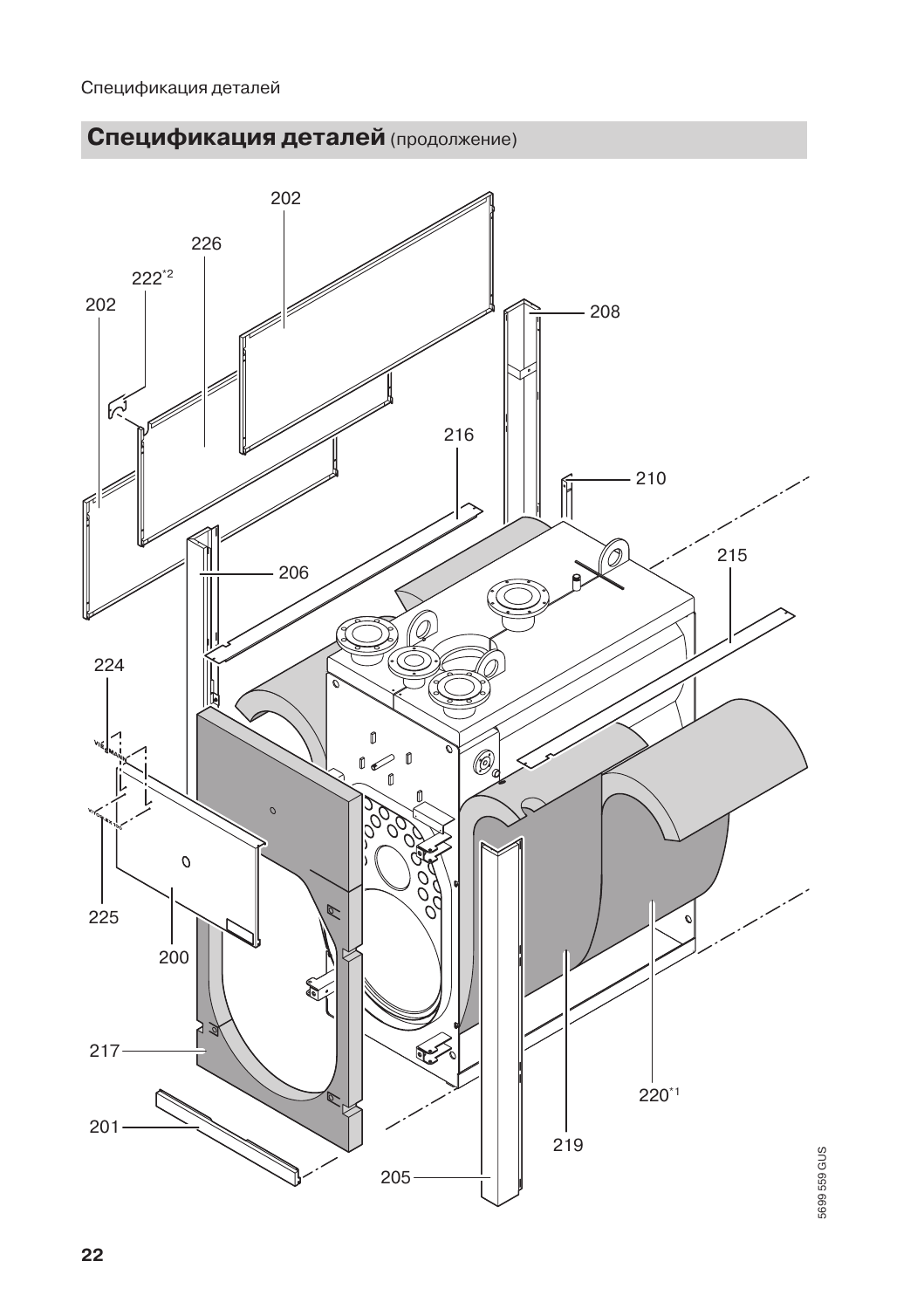

5699 559 GUS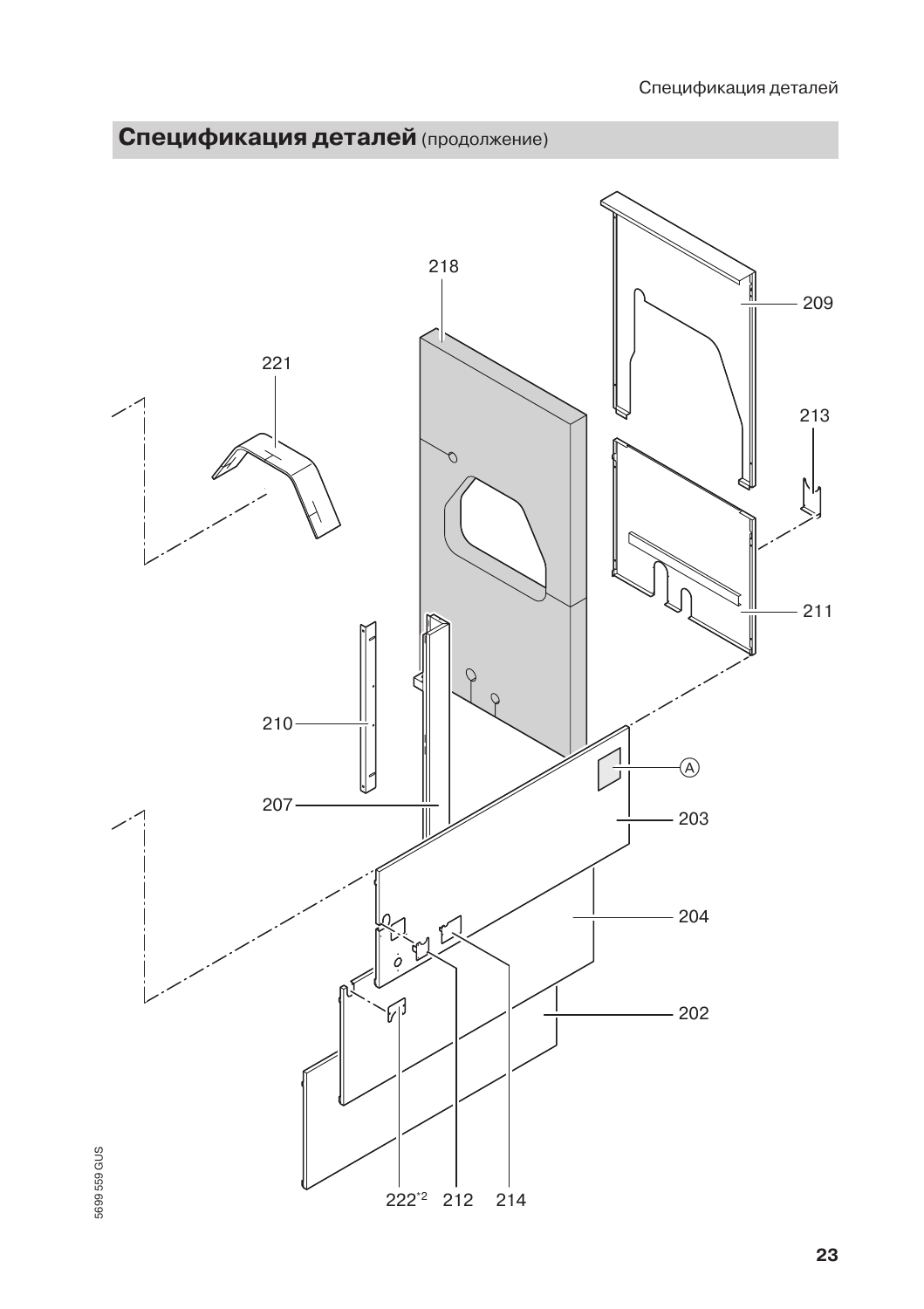



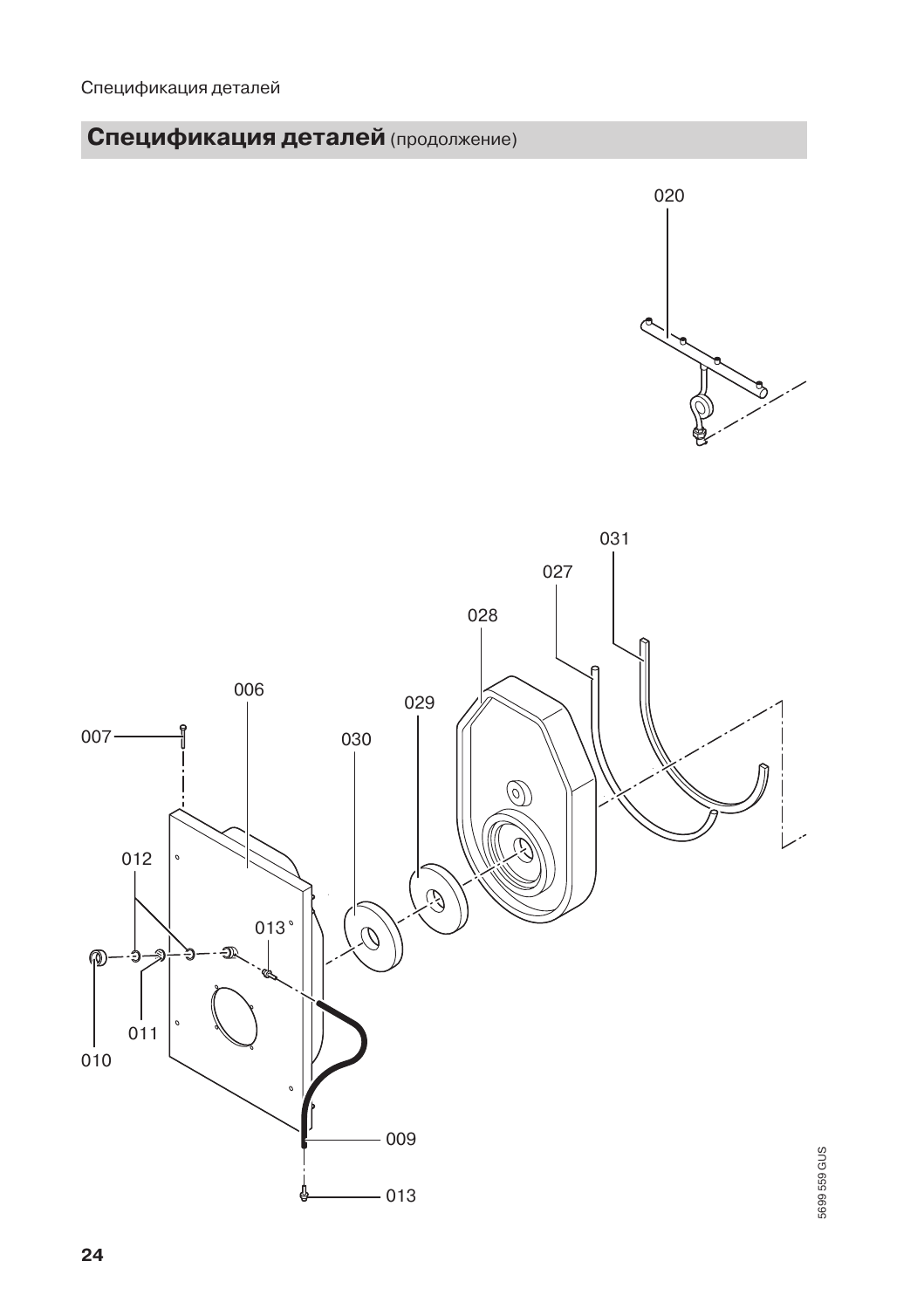



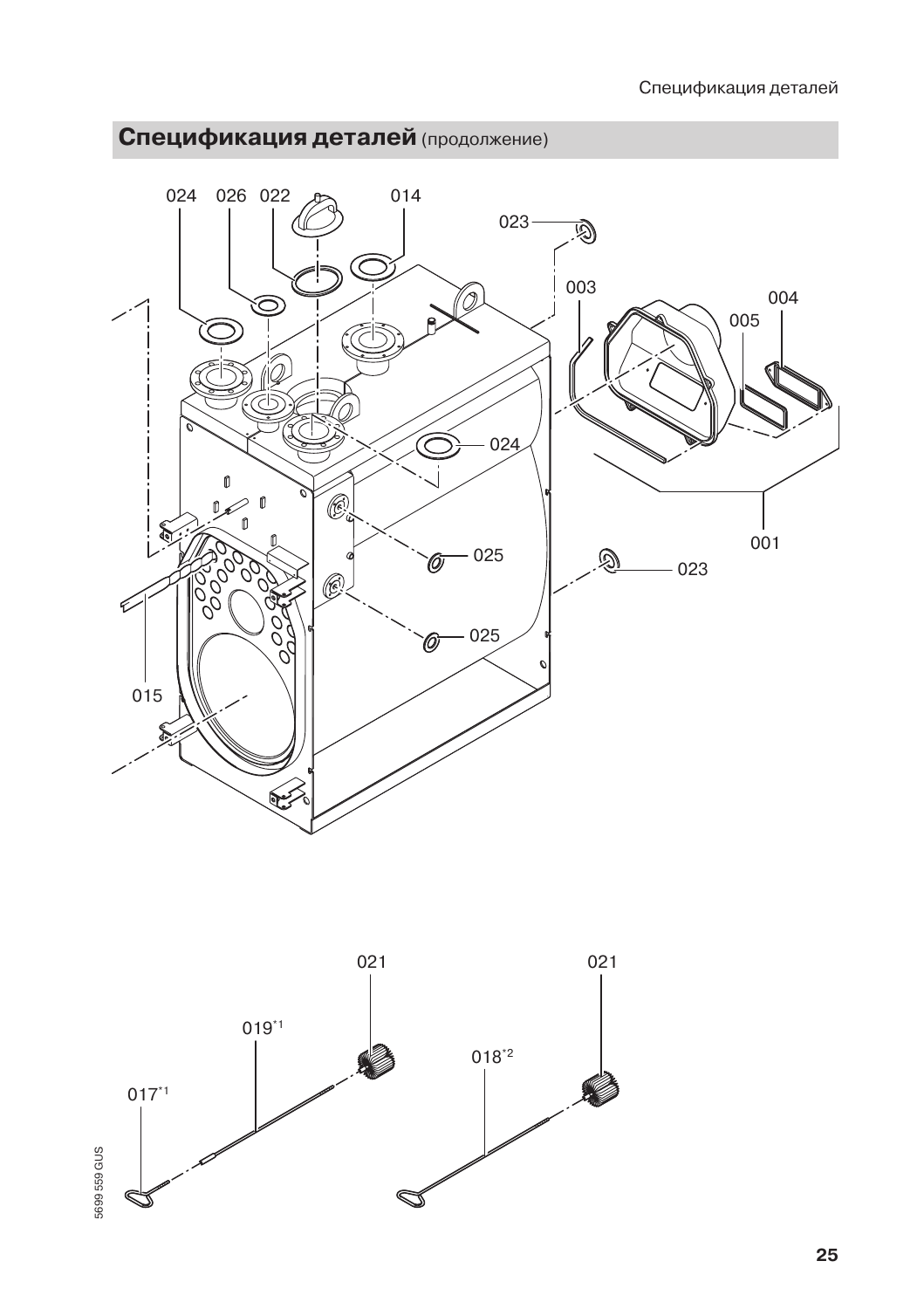## **Требования к качеству воды согласно TRD 701**

При эксплуатации в паровом режиме целесообразно возвращать в бак питательной воды как можно больше конденсата.

Подготовить конденсат с подпиточной водой так, чтобы были выполнены указанные ниже условия:

## Требования к питательной воде котла

| Общие требования                                              |         | бесцветная, прозрачная, сво-<br>бодная от нерастворившихся<br>веществ |
|---------------------------------------------------------------|---------|-----------------------------------------------------------------------|
| рН при 25 °С                                                  |         | > 9                                                                   |
| Проводимость при 25 °С                                        | мкСм/см | важны только нормативные<br>показатели для котловой воды              |
| Сумма щелочных земель<br>$(Ca^{2+} + Mg^{2+})$                | ммоль/л | < 0.015                                                               |
| Кислород (О2)                                                 | мг/л    | < 0, 1                                                                |
| Углекислота (СО2) связанная                                   | мг/л    | < 25                                                                  |
| Углекислота (СО <sub>2</sub> ) несвязанная                    | мг/л    | недоказуема                                                           |
| Окисляемость (Mn VII → Mn II)<br>в качестве KMnO <sub>4</sub> | мг/л    | < 10                                                                  |
| Масла, жиры                                                   | мг/л    | $<$ 3                                                                 |

# Требования к котловой воде

| Общие требования              | бесцветная, прозрачная, сво-<br>бодная от нерастворившихся<br>веществ |            |
|-------------------------------|-----------------------------------------------------------------------|------------|
| рН при 25 °С                  |                                                                       | $8,5 - 10$ |
| Кислотность до pH 8,2 (KS8 2) | ммоль/л                                                               | 112        |
| Проводимость при 25 °С        | мкСм/см                                                               | < 5000     |
| Фосфат ( $PO4$ )              | мг/л                                                                  | $10 - 20$  |

Дозировка фосфата рекомендуется, но не всегда требуется.

Данные для пересчета:

1 моль/м<sup>3</sup> = 5,6 ° немецкого градуса жесткости;

1 ° немецкий градус жесткости = 0, 1792 моль/м<sup>3</sup>;

1 мг-экв/кг = 2,8 ° немецкого градуса жесткости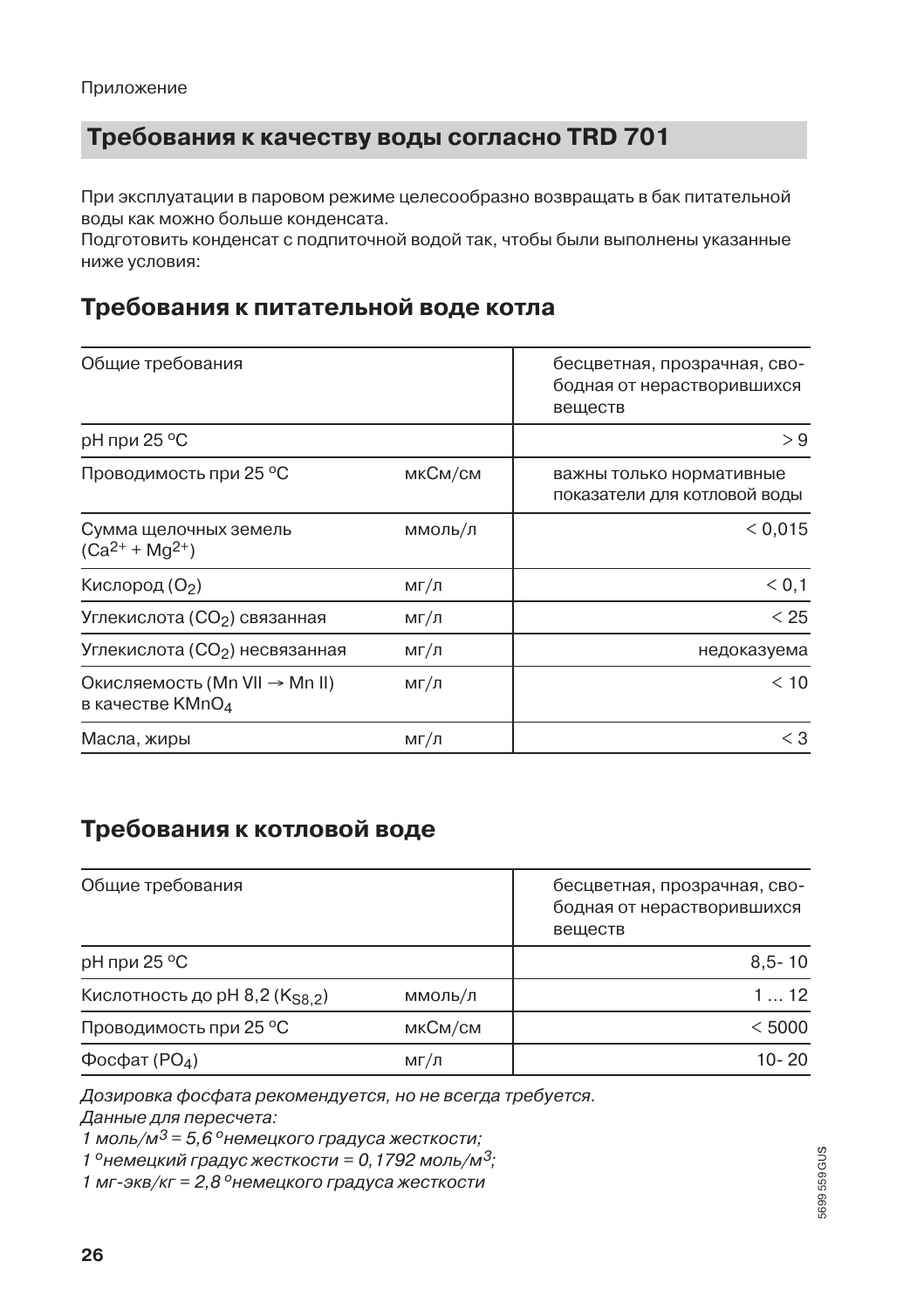# Технические данные

| Паропроизводительность*1                                                                                                   | КГ/Ч     | 260        | 435        | 700        |
|----------------------------------------------------------------------------------------------------------------------------|----------|------------|------------|------------|
| Номинальная тепловая<br><b>МОЩНОСТЬ</b>                                                                                    | кВт      | 170        | 285        | 460        |
| Показатели отходящих<br>газов $^*$ <sup>2</sup><br>Температура<br>- при ном. тепловой мощности<br>– при частичной нагрузке | °C<br>°C | 200<br>130 | 200<br>130 | 200<br>130 |
| Маркировка СЕ                                                                                                              |          |            | CE-0035    |            |

<sup>\*1</sup>При температуре питательной воды 80 °С.

\*2 Расчетные значения для проектирования газовыпускной системы по DIN 4750 в расчете на содержание СО<sub>2</sub> 13 % при использовании легкого котельного топлива EL и на содержание СО<sub>2</sub> 10% при использовании природного газа.

Температура отходящих газов, измеренная при температуре воздуха для горения 20 °C.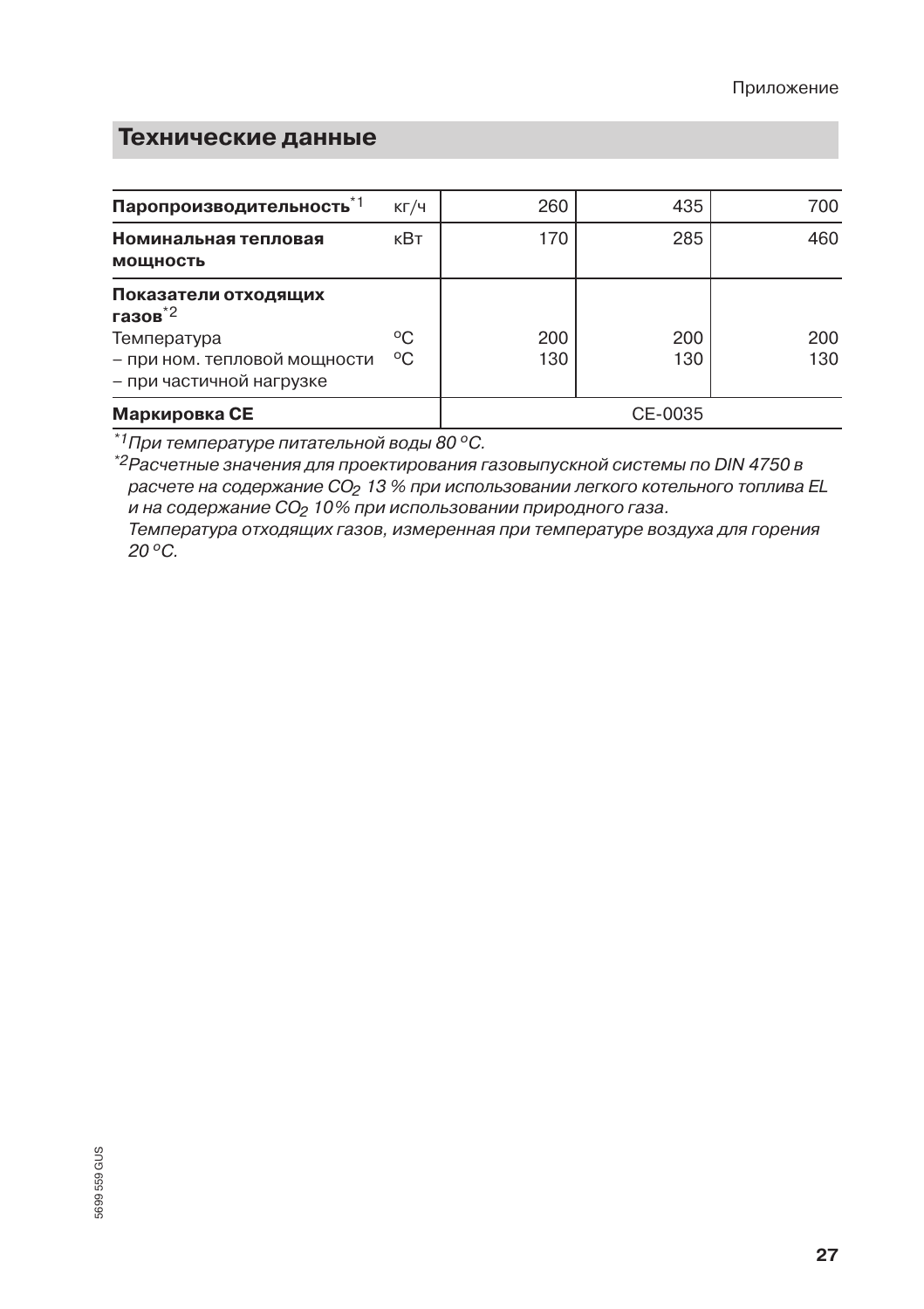### Приложение

# Протокол

|                   | Первичный ввод в<br>эксплуатацию | Техническое/сервис-<br>ное обслуживание | Техническое/сервис-<br>ное обслуживание |
|-------------------|----------------------------------|-----------------------------------------|-----------------------------------------|
| Дата:             |                                  |                                         |                                         |
| Испол-<br>нитель: |                                  |                                         |                                         |

|                   | Техническое/сервис-<br>ное обслуживание | Техническое/сервис-<br>ное обслуживание | Техническое/сервис-<br>ное обслуживание |
|-------------------|-----------------------------------------|-----------------------------------------|-----------------------------------------|
| Дата:             |                                         |                                         |                                         |
| Испол-<br>нитель: |                                         |                                         |                                         |

|                   | Техническое/сервис-<br>ное обслуживание | Техническое/сервис-<br>ное обслуживание | Техническое/сервис-<br>ное обслуживание |
|-------------------|-----------------------------------------|-----------------------------------------|-----------------------------------------|
| Дата:             |                                         |                                         |                                         |
| Испол-<br>нитель: |                                         |                                         |                                         |

|                   | Техническое/сервис-<br>ное обслуживание | Техническое/сервис-<br>ное обслуживание | Техническое/сервис-<br>ное обслуживание |
|-------------------|-----------------------------------------|-----------------------------------------|-----------------------------------------|
| Дата:             |                                         |                                         |                                         |
| Испол-<br>нитель: |                                         |                                         |                                         |

|                   | Техническое/сервис-<br>ное обслуживание | Техническое/сервис-<br>ное обслуживание | Техническое/сервис-<br>ное обслуживание |         |
|-------------------|-----------------------------------------|-----------------------------------------|-----------------------------------------|---------|
| Дата:             |                                         |                                         |                                         |         |
| Испол-<br>нитель: |                                         |                                         |                                         | 559 GUS |
|                   |                                         |                                         |                                         | 5699    |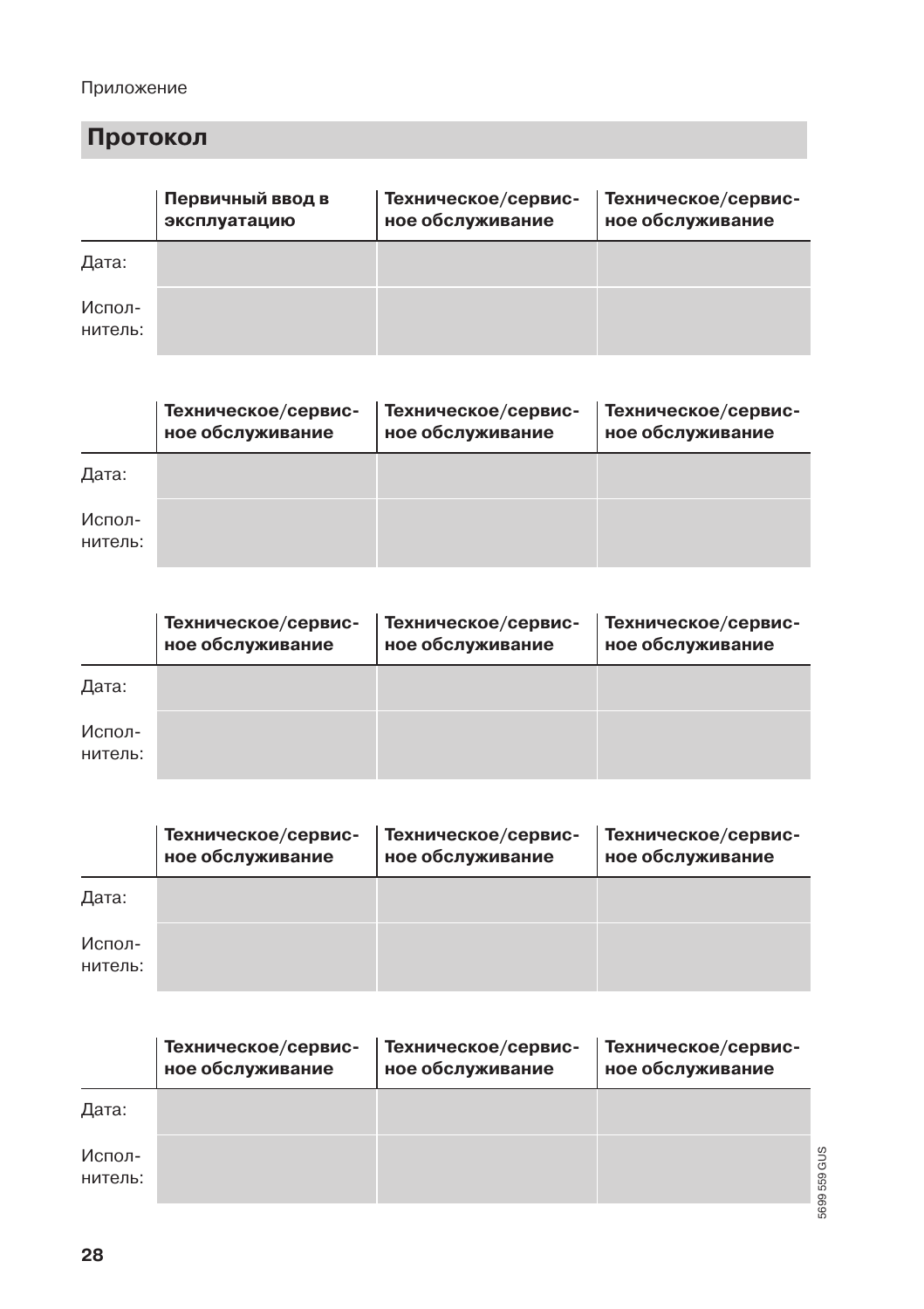### Свидетельство о соответствии стандартам

Мы, завод Viessmann Werke GmbH & Co KG, D-35107 Allendorf, заявляем под свою ИСКЛЮЧИТЕЛЬНУЮ ОТВЕТСТВЕННОСТЬ, ЧТО ПООДУКТ

### **Vitoplex 100 LS**

соответствует следующим стандартам: FN 303 EN 50 082-1 EN 50 165 FN 55014 EN 60 335 FN 61 000-3-2 FN 61 000-3-3 свод правил TRD директива 2003/2

Согласно положениям руководящих указаний 73/23/EWG 89/336/EWG 97/ 23//EG на основании типового испытания по нормам ЕС аппаратов, работающих под давлением и с огневым отоплением (№ сертификата 01 202 620/В-042731-274-04 Р), проведенного органами технического надзора Рейнской области, Берлина и Бранденбурга (10882 Берлин), этому аппарату присвоен следующий знак COOTBATCTBUS:

#### $C_{0.035}$

#### Сведения согласно руководящим указаниям по аппаратам, работающим под давлением (97/23/EG):

- Аппарат, работающий под давлением, с огневым отоплением
- $\blacksquare$  Категории III/IV согласно приложению II, график 5
- Модули В и D согласно приложению III
- Примененный свод норм и правил: TRD
- Материалы согласно приложению I, 4.2, b) и TRD
- Припуск на коррозию согласно приложению I, 2.2 и TRD

Аппарат, работающий под давлением, испытан без предохранительного устройства. Поэтому перед установкой и первичным вводом в эксплуатацию его необходимо оборудовать соответствующим предохранительным устройством согласно национальным нормам и правилам.

Настоящий аппарат, работающий под давлением, отвечает требованиям действующего свода норм и правил TRD и соглашениям ассоциаций.

Поэтому предлагаются следующие сроки проверки:

- ежегодно: наружная проверка;
- через каждые три года: внутренняя проверка и/или испытание на прочность, которое должно быть выполнено как гидравлическое испытание.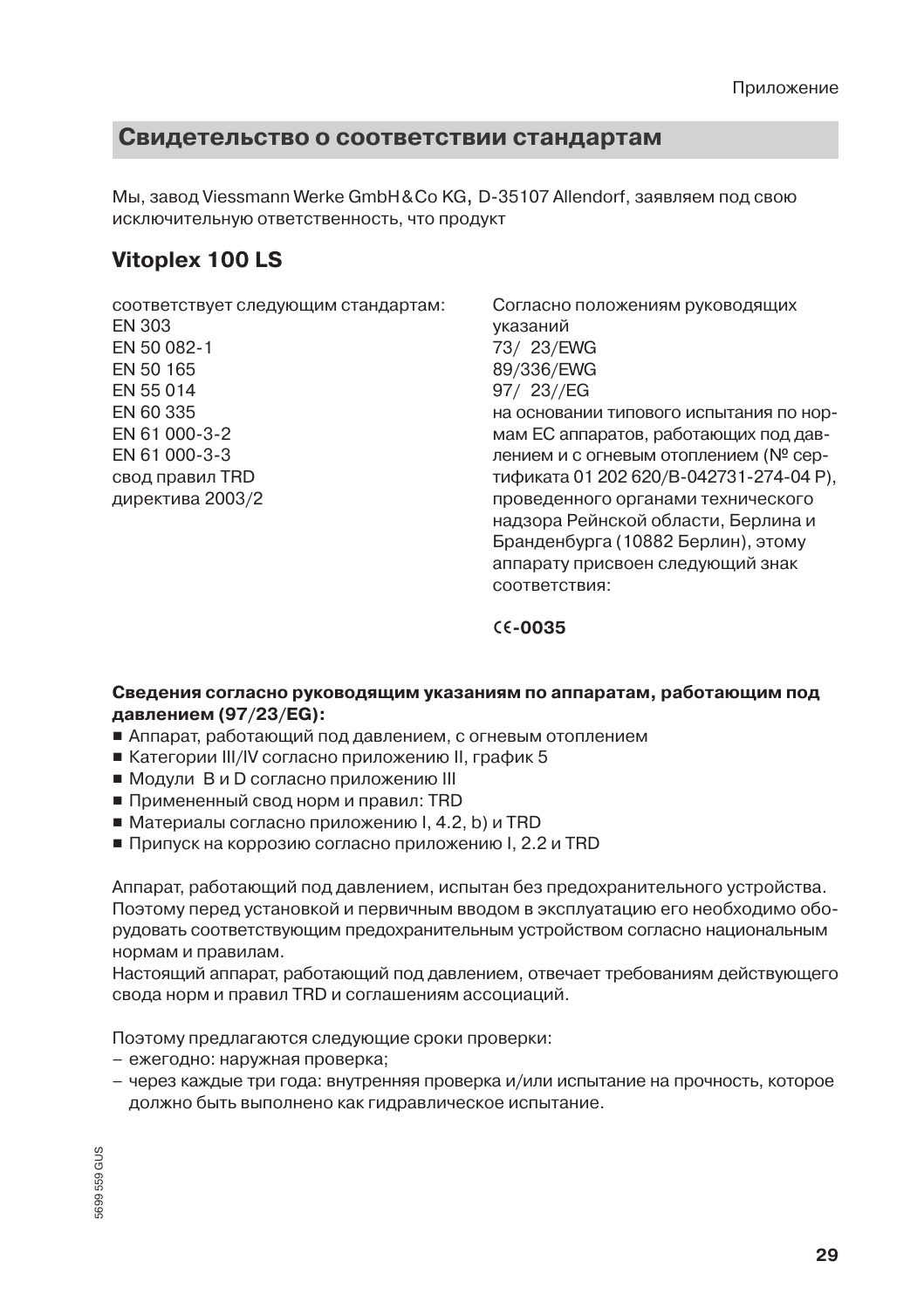# Сертификат изготовителя согласно 1-му Федеральному постановлению об охране приземного слоя атмосферы от вредных воздействий

Мы, завод Viessmann Werke GmbH&Co KG, D-35107 Allendorf, подтверждаем настоящим, что следующий продукт гарантирует предельные значения выбросов NO<sub>x</sub>, требуемые согласно 1-му Федеральному постановлению об охране приземного слоя атмосферы от вредных воздействий, §7 (2):

# **Vitoplex 100 LS**

Аллендорф, 4 мая 2004 г.

Viessmann Werke GmbH & Co KG

по полномочию Манфред Зоммер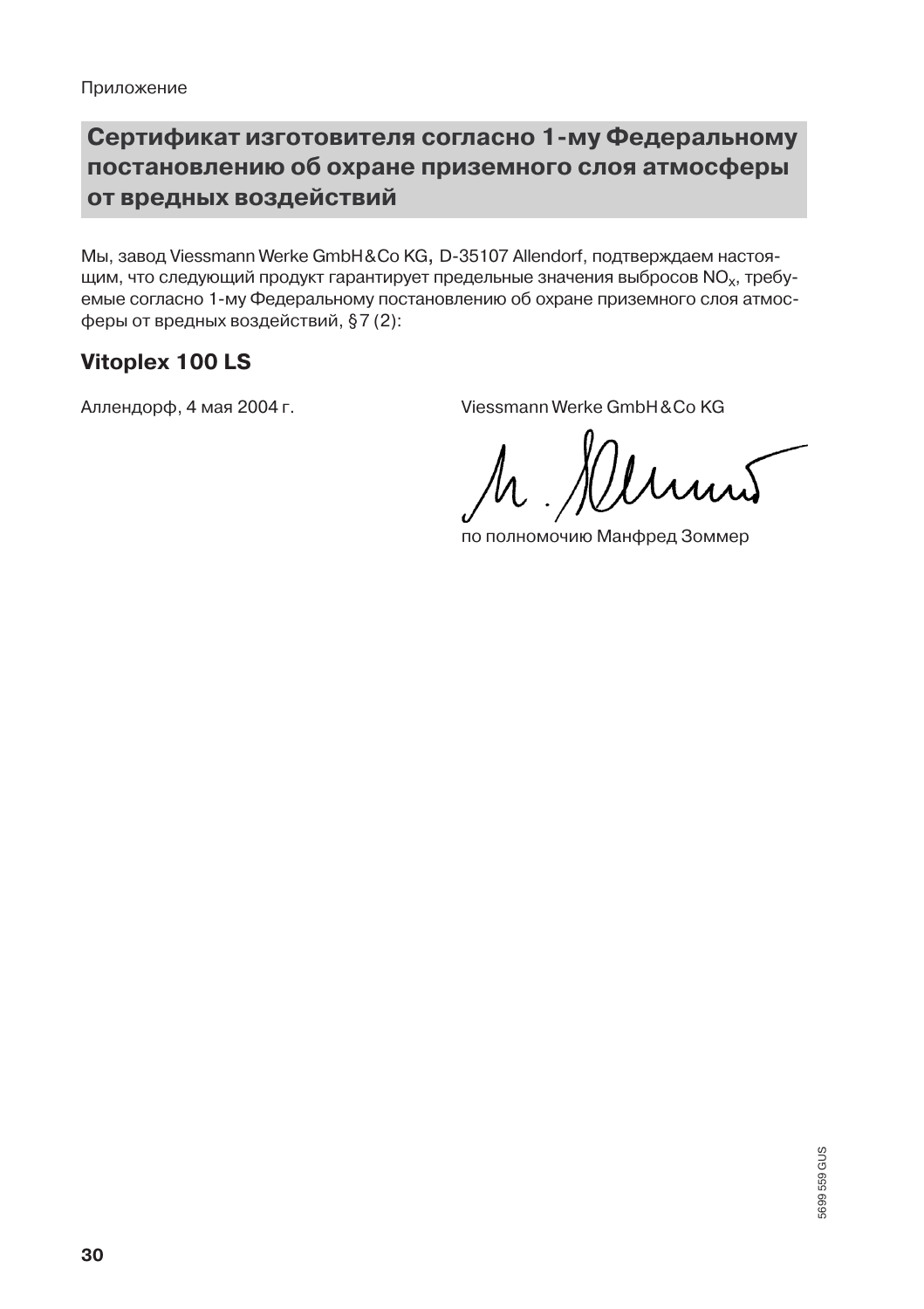# Предметный указатель

#### R.

Ввод установки в эксплуатацию. 7 Вставка турбулизаторов, 12 Вывод установки из эксплуатации, 8

### Д

Диагностика, 18 Дополнительные сведения об операциях, 5

### З

Закрытие регулятора тяги Vitoair (если есть), 9

#### И

Извлечение и очистка турбулизаторов, 10

### K

Качественные показатели воды, 26

#### н

Настройка горелки, 17 Настройка регулятора и реле давления, 6

### $\Omega$

Операции по вводу в эксплуатацию, 4 Открывание крышки отверстия для чистки. 9 Открывание установочной плиты для горелки и крышки отверстия для чистки, 9 Очистка вытяжки отходящих газов и трубы газохода, 11 Очистка комбинированного электрода для регулирования питания котла водой, 15 Очистка смотрового стекла на установочной плите для горелки, 16 Очистка теплообменных поверхностей, 11 Очистка указателя уровня воды, 15

### $\mathbf{u}$

Привинчивание крышки отверстия для чистки. 12 Привинчивание установочной плиты для горелки и крышки отверстия для чистки. 12 Проверка водяного пространства на отложения. 14 Проверка плотности смотровых люков после наполнения котла, 16 Проверка подключений на стороне водяного и парового контуров, 16 Проверка предохранительного клапана, 17 Проверка регулятора давления, реле давления и термостатного регулятора дежурного режима 17 Проверка регулятора тяги Vitoair (если есть), 17 Протокол, 28

### C.

Свидетельство о соответствии стандартам. 29 Сертификат изготовителя, 30 Сообщение о готовности, 3 Спецификация деталей, 21

### т

Технические данные, 27 Требования к качеству воды, 26

### $\mathbf{y}$

Указания по технике безопасности, 2